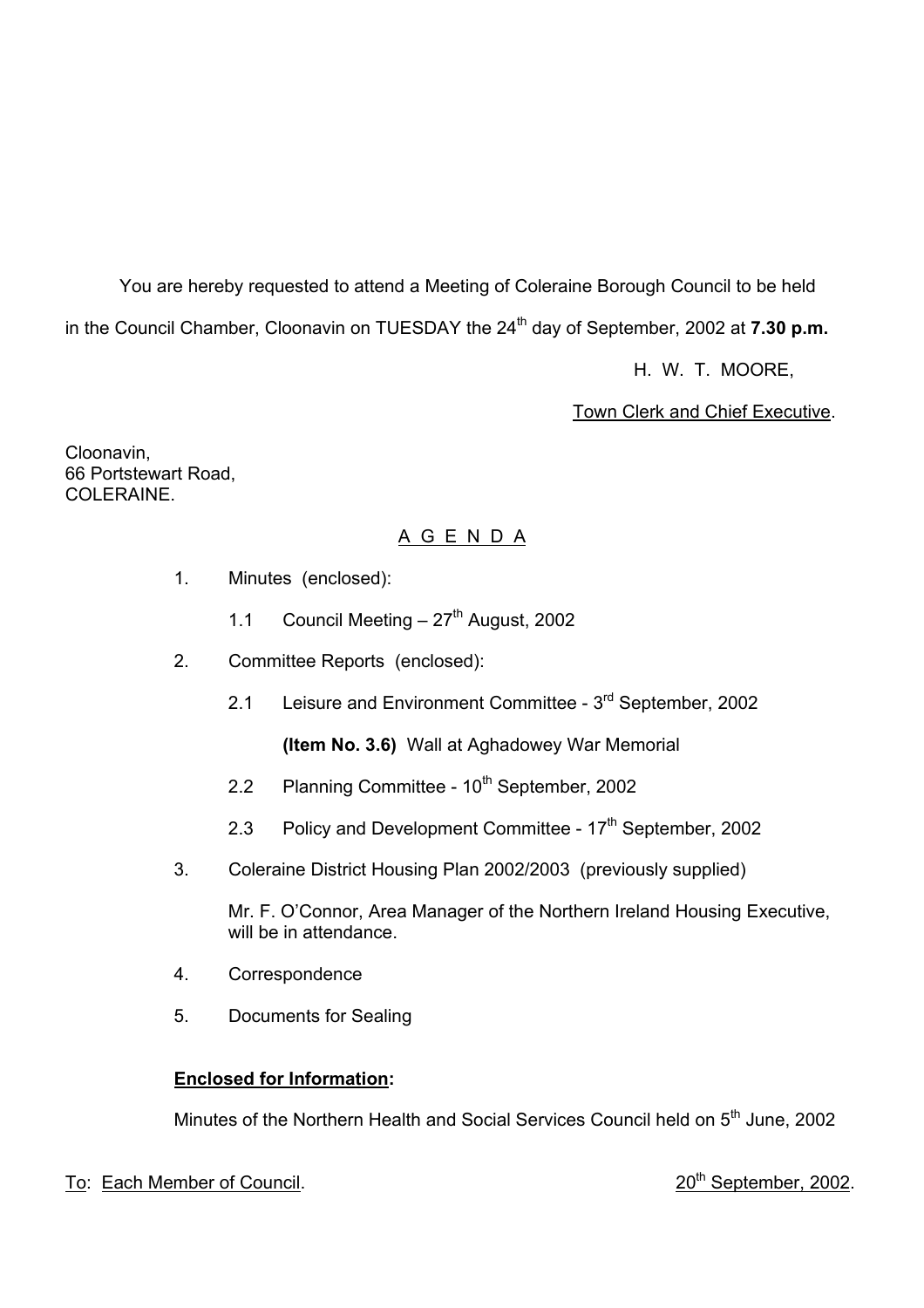# **COLERAINE BOROUGH COUNCIL**

 Minutes of proceedings of Coleraine Borough Council held in the Council Chamber, Cloonavin on Tuesday, 27<sup>th</sup> August, 2002 at 7.30 p.m.

**Convened:** As per Notice attached

**Present:** The Mayor, Councillor O. M. Church (Mrs.)

The Deputy Mayor, Councillor G. L. McLaughlin

#### **Aldermen**

 E. T. Black (Mrs.) W. T. Creelman (Items 1.0 - 3.0) W. J. McClure

#### **Councillors**

| C. S. Alexander (Ms.) | W. A. King           |
|-----------------------|----------------------|
| J. M. Bradley         | (Items $1.0 - 4.0$ ) |
| J. J. Dallat          | D. McClarty          |
| T. J. Deans           | (Items $1.0 - 3.0$ ) |
| E. P. Fielding (Mrs.) | R. A. McPherson      |
| N. F. Hillis          | A. McQuillan         |
| E. A. Johnston (Mrs.) | E. M. Mullan         |
| (Items $1.0 - 4.0$ )  | R. D. Stewart        |
|                       |                      |

W. J. Watt

# **Officers in**

 **Attendance:** Town Clerk and Chief Executive, Director of Corporate Services, Senior Technical Officer, Head of Development Services, Leisure Services Officer (Facilities), Senior Environmental Health Officer, Principal Administrative Officer and Administrative Assistant

**Apologies:** Aldermen Mrs. Armitage, Leonard and Councillor Barbour

#### **1.0 MINUTES**

The Minutes of the Annual Meeting of  $17<sup>th</sup>$  June, 2002 and the Council Meeting of 25<sup>th</sup> June, 2002 were confirmed and signed.

## **2.0 COMMITTEE REPORTS**

| 2.1 | <b>Special Planning Committee</b>    | The Chairman, Councillor Bradley, moved the<br>adoption of the Special Planning Committee<br>Report; this was duly seconded by Councillor Watt<br>and agreed.     |
|-----|--------------------------------------|-------------------------------------------------------------------------------------------------------------------------------------------------------------------|
| 2.2 | Leisure and Environment<br>Committee | The Chairman, Alderman Mrs. Black, moved the<br>adoption of the Leisure and Environment<br>Committee Report; this was duly seconded by<br><b>Councillor Watt.</b> |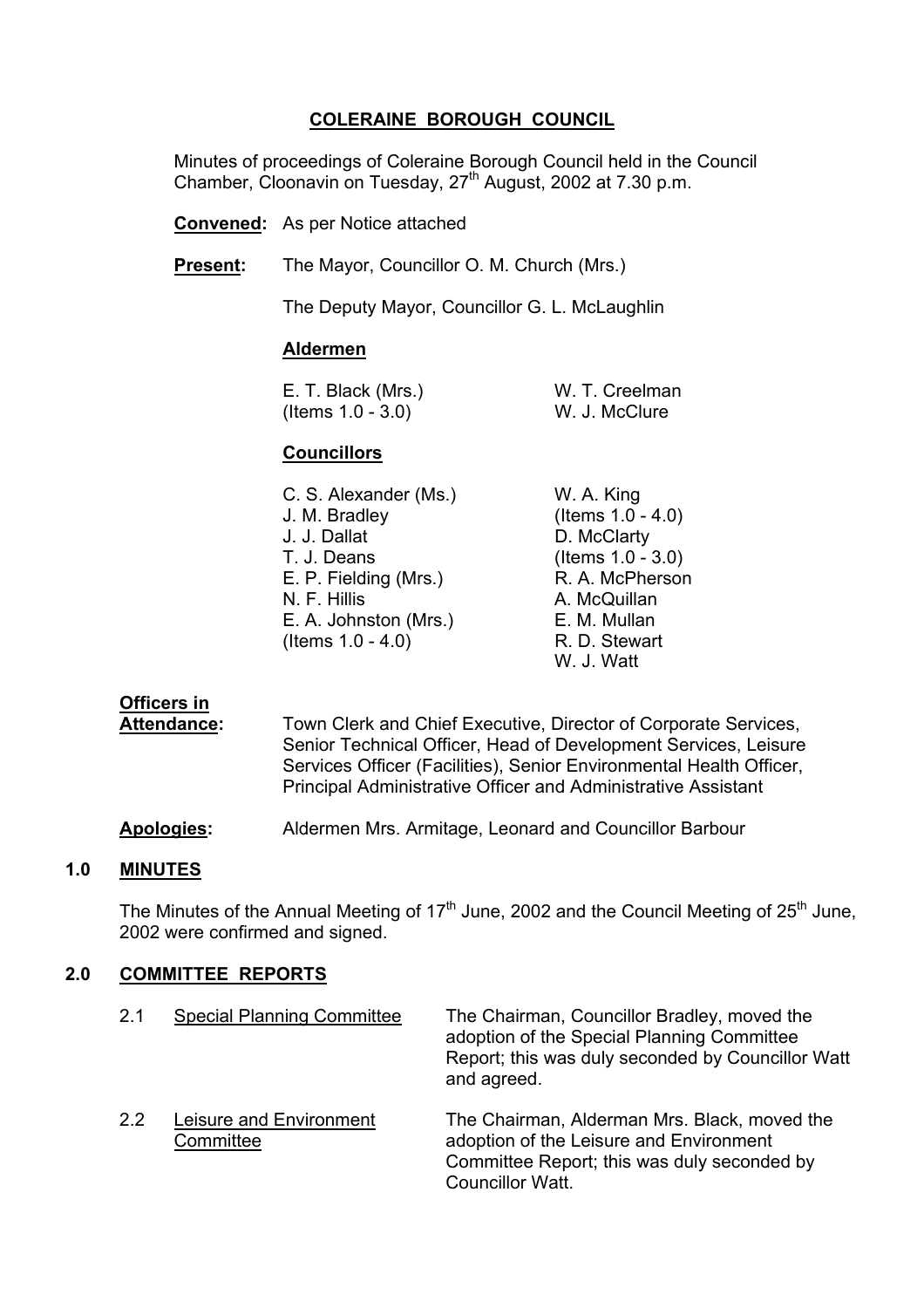Matters arising:

- 2.2.1 Entertainments Licence The Senior Technical Officer reported that three Renewal - The York, letters of objection had been received in respect 2 Station Road, of this renewal application. **Portstewart**  Mr. A. Anderson addressed Council on behalf of the objectors and elaborated on their objections regarding noise emissions from the premises during entertainment. The applicant, Mr. H. Pollock, addressed Council and elaborated on measures taken to prevent such noise emissions from the premises during entertainment. The Senior Environmental Health Officer addressed Council and recommended that the Licence be renewed subject to the following conditions: (1) All windows and doors, including fire exit doors must be kept closed at all times when entertainment is provided on the premises. These doors and windows must be fitted with suitable alarms, which are activated when opened; (2) All music amplification shall be provided through a fixed in-house amplification
	- system controlled by an electronic cross over limiter. This limiter must be operational at all times when entertainment is being provided and be calibrated to the satisfaction of the Environmental Health Department.

 Conditions (1) and (2) to be completed one month from receipt of Licence i.e.  $6<sup>th</sup>$  October, 2002.

 Council agreed to approve the renewal of the Licence subject to the above conditions.

The Committee Report was, therefore, adopted subject to this amendment.

| 2.3 | <b>Police Liaison Committee</b>            | The Chairman, Councillor Mrs. Johnston, moved<br>the adoption of the Police Liaison Committee<br>Report; this was duly seconded by Councillor Watt<br>and agreed. |
|-----|--------------------------------------------|-------------------------------------------------------------------------------------------------------------------------------------------------------------------|
| 2.4 | <b>Planning Committee</b>                  | The Chairman, Councillor Bradley, moved the<br>adoption of the Planning Committee Report; this<br>was duly seconded by Councillor Watt and agreed.                |
| 2.5 | <b>Policy and Development</b><br>Committee | The Chairman, Councillor Hillis, moved the<br>adoption of the Policy and Development Committee                                                                    |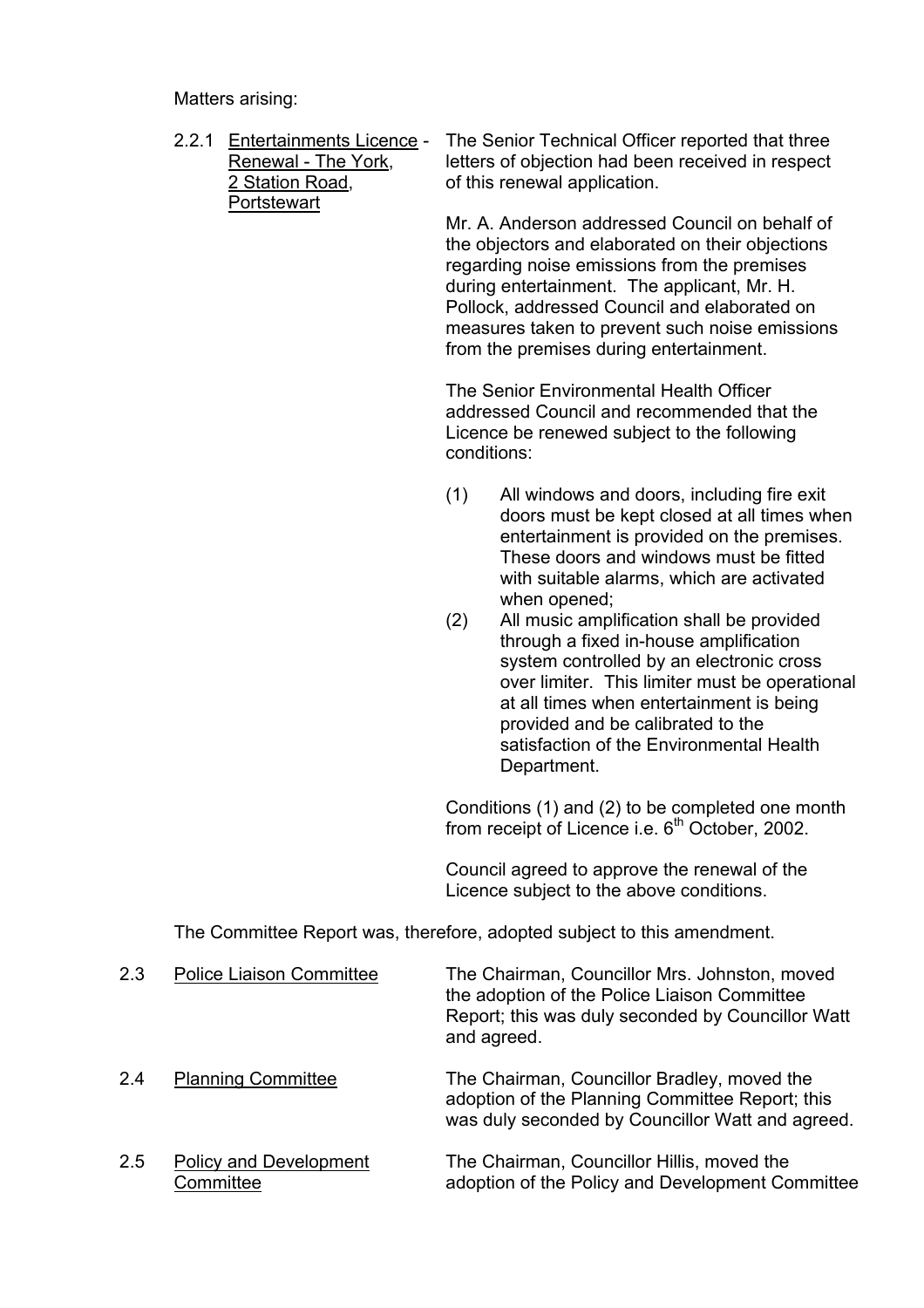Report; this was duly seconded by Councillor McQuillan.

Matters arising:

 2.5.1 Article 55 Review It was proposed by Councillor Mullan and seconded by Councillor Dallat:

> That the affirmative action measures be adopted as recommended in the report compiled by the Personnel Officer on the Article 55 Review.

A full discussion ensued on this topic.

 On being put to the meeting the proposal was lost by fourteen votes to three.

The Committee Report was, therefore, adopted.

#### **3.0 FEASIBILITY ASSESSMENT OF OFFSHORE WIND FARM**

The Mayor welcomed Mr. D. Serplus, Ms. M. Enewbed and Mr. I. Johnston, who were in attendance on behalf of the Consortium (B9 Energy Offshore Developments Ltd., Powergen Renewables Developments Ltd. and Renewable Energy Systems Ltd.) to make a presentation on the proposed Offshore Wind Farm (Tunes Plateau).

Council noted that the Crown Estate had granted a lease to the Consortium to assess the feasibility of an offshore wind farm within an area 5 km to 10 km off the north coast. If the assessment indicated that the project could be developed, a full environmental statement would be prepared to accompany an application to construct under the relevant legislation. To ensure that the wind farm took account of any relevant constraints the feasibility assessment would comprise a wide range of technical and environmental studies.

A full discussion ensued on this topic during which the representatives answered various members' questions.

The Mayor thanked the representatives for their presentation after which they withdrew.

# **4.0 CAUSEWAY COAST AREA OF OUTSTANDING NATURAL BEAUTY**

The Mayor welcomed Ms. A. Farmer, Landscape Design Associates, who was in attendance to make a presentation on the Draft Management Plan for the Causeway Coast Area of Outstanding Natural Beauty.

Mr. R. Miller, Environment and Heritage Service was also in attendance. Ms. Farmer elaborated on the proposals for the management plan which was based on five themes, viz:

- Conserving and Enhancing Natural Beauty
- Sustainable Development and the Local Economy
- Living in the Area of Outstanding Natural Beauty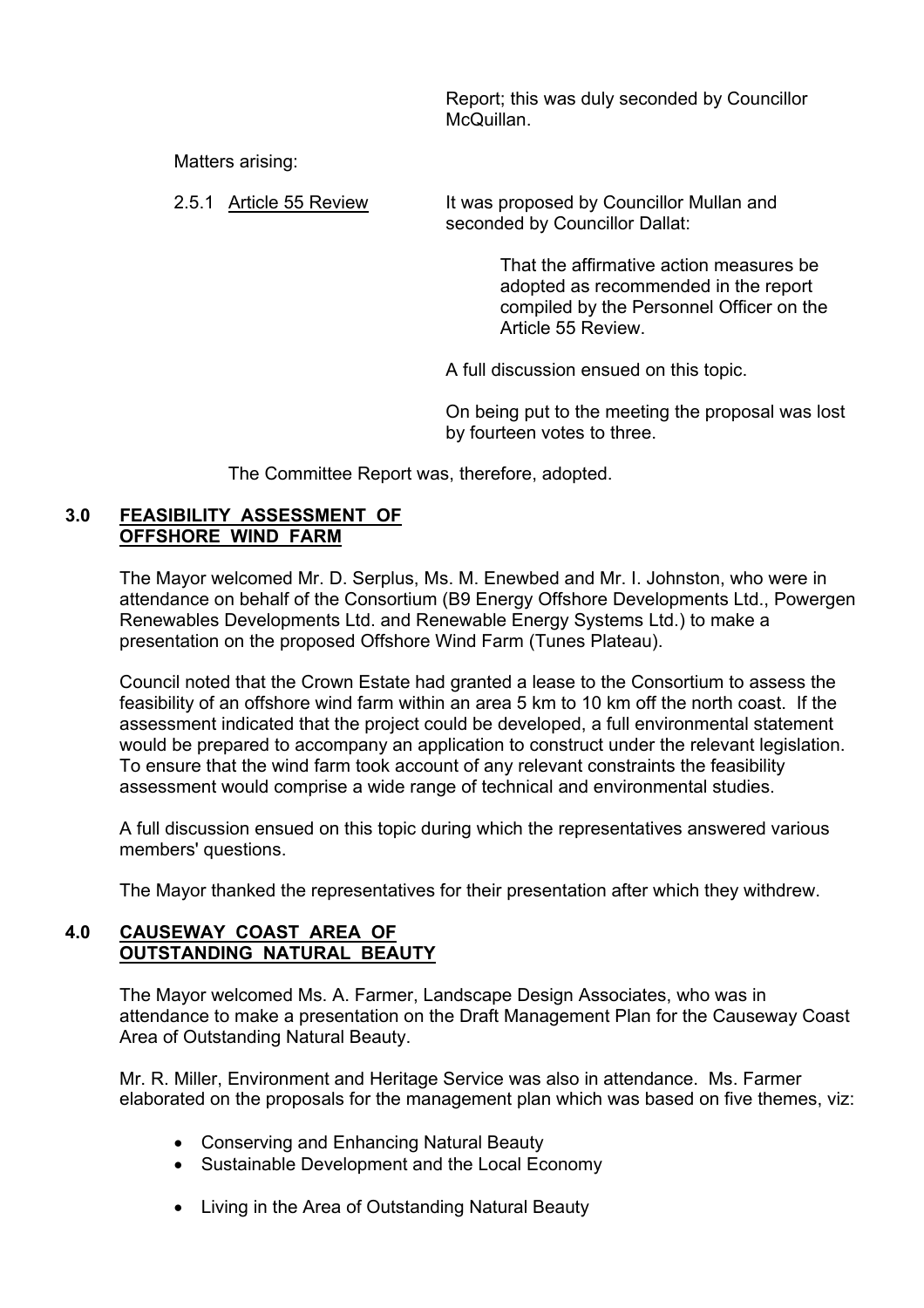- Appreciating and Enjoying the Landscape and Increasing Understanding
- The World Heritage Site in the Context of the Area of Outstanding Natural Beauty

A full discussion ensued on this topic during which Ms. Farmer and Mr. Miller answered various members' questions.

The Mayor thanked Ms. Farmer and Mr. Miller for attending after which they withdrew.

#### **5.0 NORTHERN IRELAND HOUSING EXECUTIVE - DISTRICT HOUSING PLAN (COLERAINE) 2002/2003**

Tabled:

District Housing Plan 2002/2003.

 It was noted that Mr. F. OíConnor, Area Manager, North-East Area, would be in attendance at the September meeting of Council to present the Plan.

## **6.0 HOUSING EXECUTIVE SEMINAR - 9TH OCTOBER, 2002**

Reported that the Housing Executive would be holding a seminar at Cloonavin on Wednesday,  $9<sup>th</sup>$  October, 2002 from 2.00 p.m. - 5.00 p.m. on Improvement Schemes, Response and Planned Maintenance and Ballysally Strategic Plan.

All members were invited to attend.

Noted.

#### **7.0 NORTH EASTERN EDUCATION AND LIBRARY BOARD**

Tabled:

 Minutes of the North Eastern Education and Library Board dated  $28^{th}$  May, 2002

## **8.0 SEWAGE SPILL - KERR STREET, PORTRUSH**

Read letter from the Contract Services Manager of the Water Service regarding the sewage spill at Kerr Street, Portrush on 29<sup>th</sup> July, 2002. The sewage spill had been caused by blockage at a screen in the Harbour Pumping Station. The blockage was cleared that evening and levels in the incoming sewer returned to normal. Mechanical repairs were subsequently carried out and further work was planned to the screening arrangements.

It was agreed that this topic be raised with Water Service when they attended a future meeting of Council.

## **9.0 HOUSING EXECUTIVE - HOUSE SALES SCHEME**

Reported that following extensive consultation the Executive had announced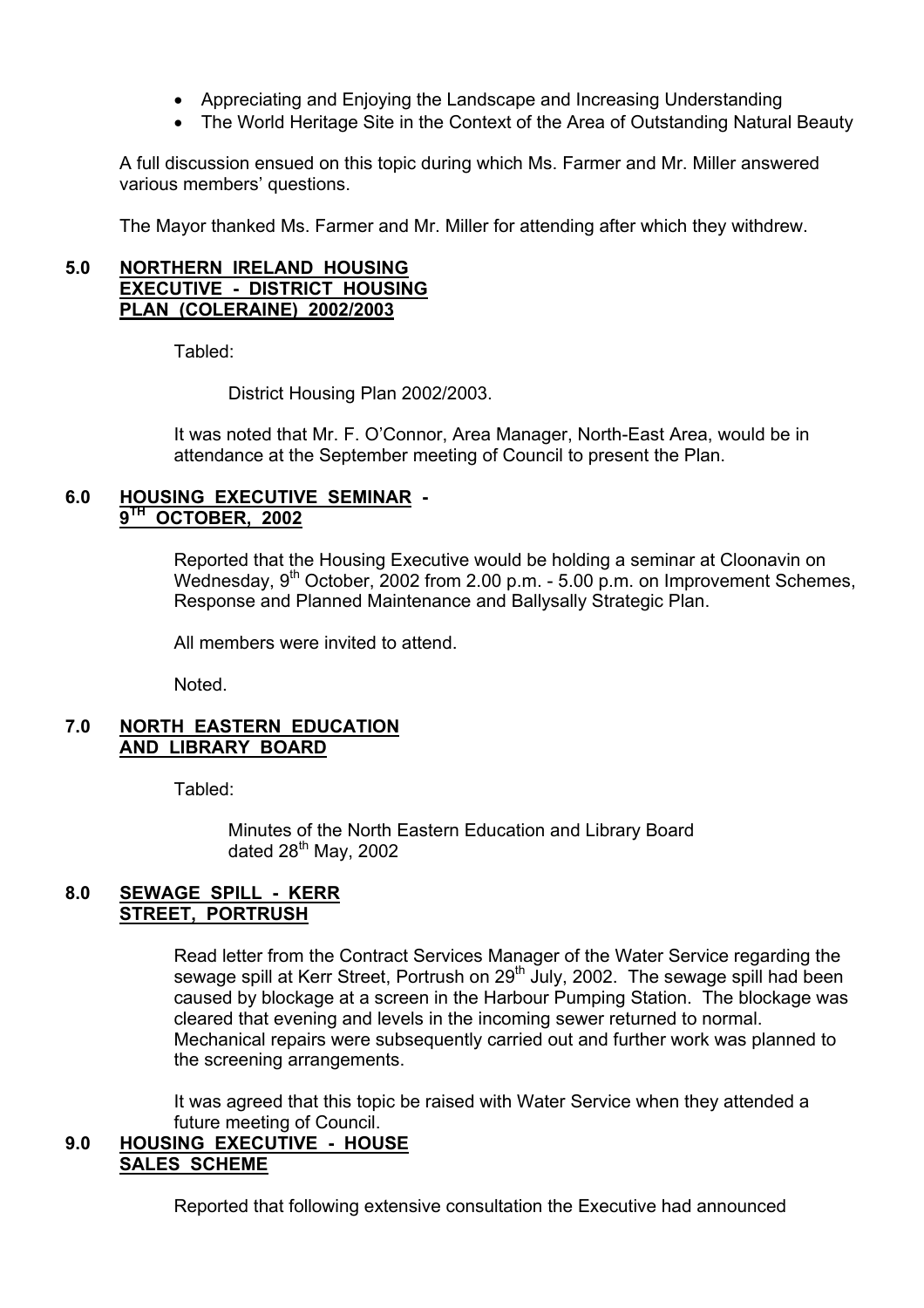significant changes to the House Sales Scheme effective from September 2002.

A summary of the changes would be copied to members.

Noted.

# **10.0 RATE COLLECTION AGENCY**

Tabled:

Annual Report and Financial Statement 2001 - 2002

# **11.0 THE CROWN ESTATE**

Tabled:

Annual Report for 2002

# **12.0 DOCUMENTS FOR SEALING**

Resolved:

That the following documents be sealed:

| 1. | <b>Transfer Document</b>           | Parcel of land situate at Bushfoot, Portballintrae.<br><b>Bushfoot Golf Club Limited to Council.</b>                                 |
|----|------------------------------------|--------------------------------------------------------------------------------------------------------------------------------------|
| 2. | Deed of Release                    | 23 Ballywillan Road, Portrush.<br>Council to Mrs. M. E. Casey.                                                                       |
| 3. | Lease and Counterpart              | Take-Away Establishment at Carrick Dhu Caravan<br>Park.<br>Council and Mr. Michael McGinn (Tenant), 17<br>Rathlin Road, Ballycastle. |
| 4. | Acknowledgement and<br>Counterpart | One metre strip of land adjacent to Bushfoot Golf<br>Club, Portballintrae.<br>Council and W. D. Bustard and Daphne Bustard.          |
| 5. | <b>Cemetery Titles</b>             | Grant of Right of Burial Deeds<br>Register Nos. 2813 - 2822 inclusive:                                                               |
|    |                                    | Agherton<br>2<br><b>Ballywillan</b>                                                                                                  |

| .           |                |
|-------------|----------------|
| Ballywillan | $\overline{2}$ |
| Coleraine   | 5              |
| Kilrea      | $\sim$         |
| Portstewart | 3              |
|             |                |

 Advanced Deeds Register Nos. 0035 - 0036 inclusive:

| Agherton    |  |
|-------------|--|
| Ballywillan |  |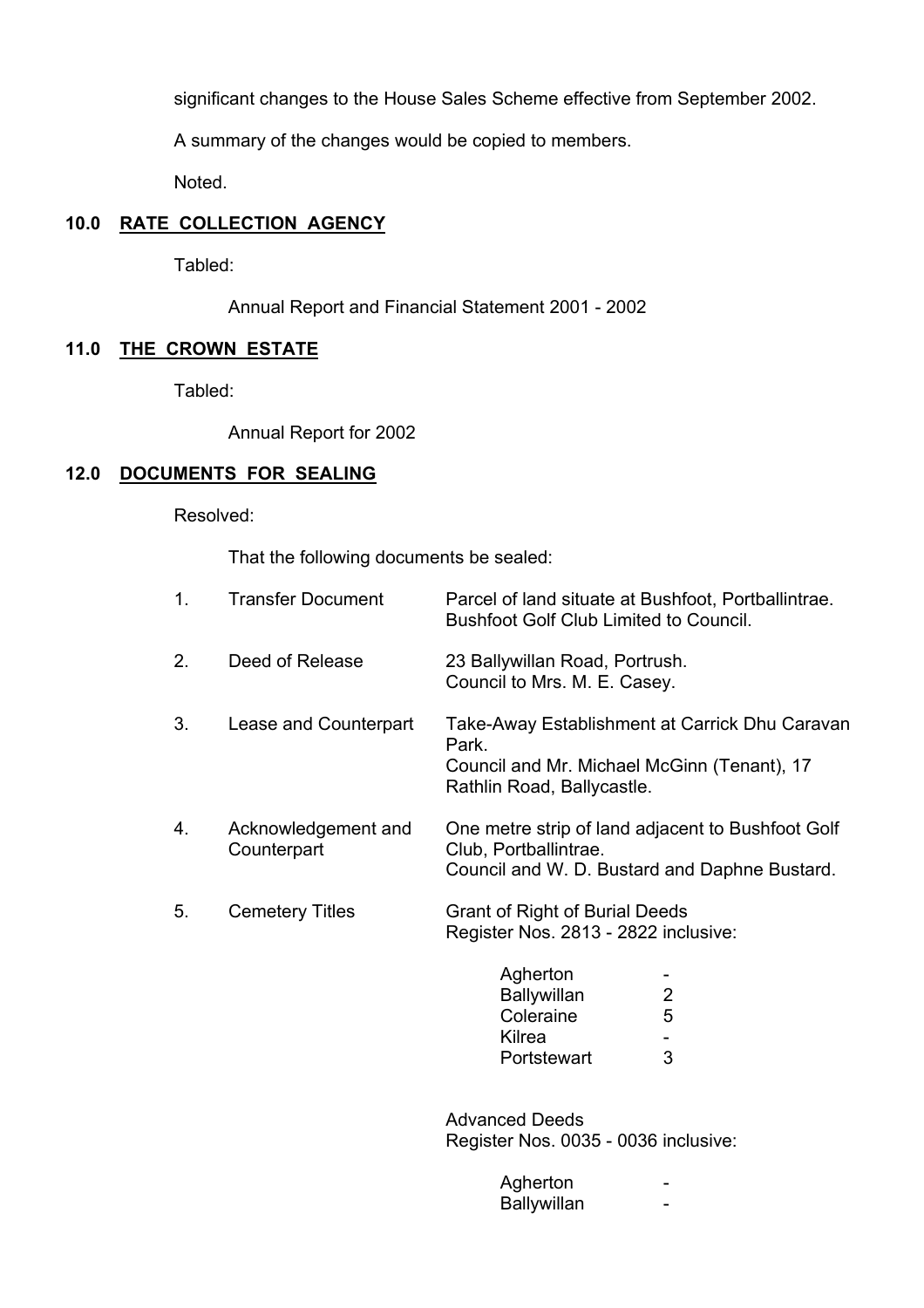Coleraine 1<br>Portstewart 1 Portstewart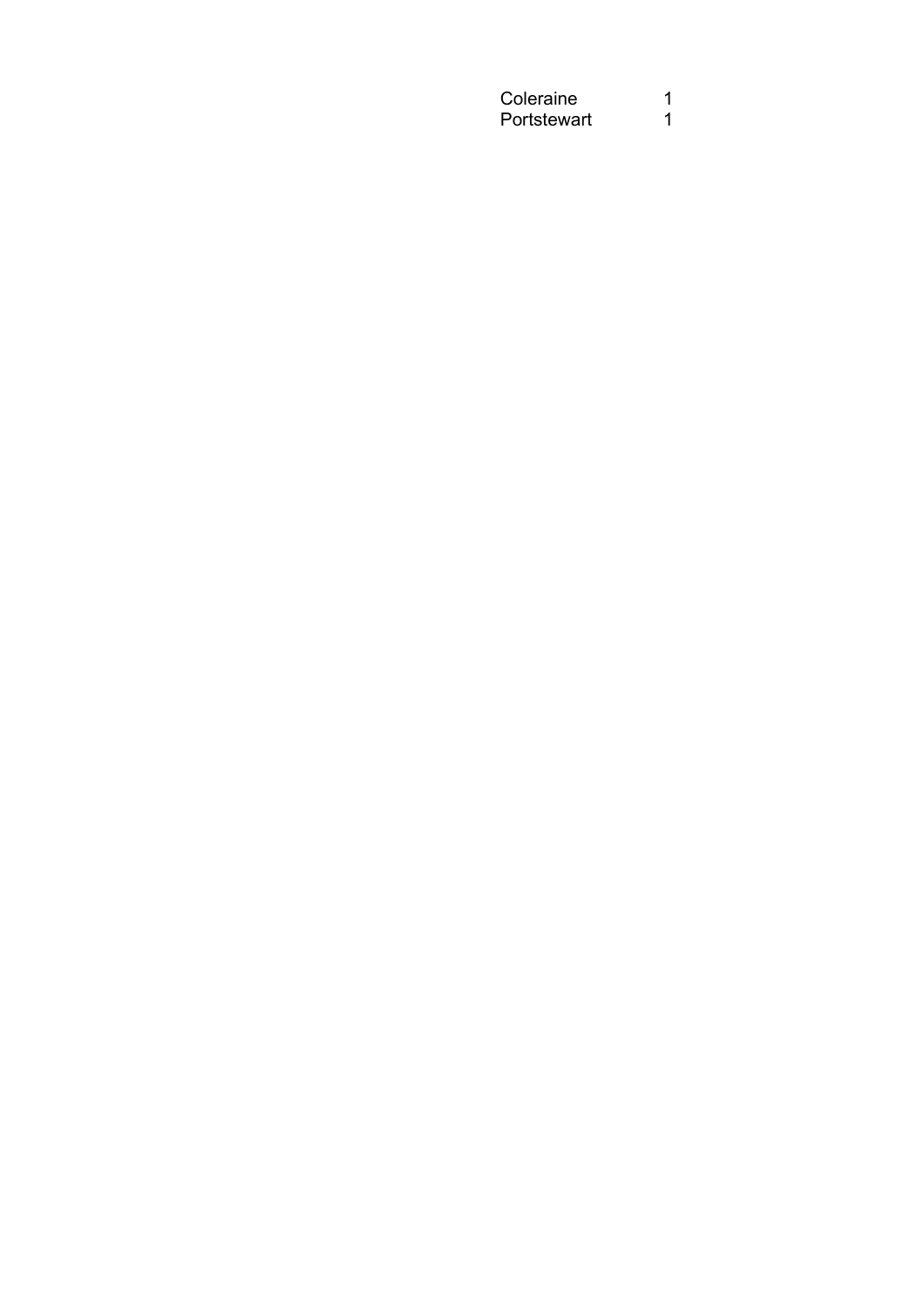# **LEISURE AND ENVIRONMENT COMMITTEE**

# **3rd September, 2002.**

**Present:** Alderman Mrs. E. T. Black, in the Chair

The Mayor, Councillor O. M. Church (Mrs.)

The Deputy Mayor, Councillor G. L. McLaughlin

# **Aldermen**

P. E. A. Armitage (Mrs.) W. T. Creelman

## **Councillors**

C. S. Alexander (Ms.) R. A. McPherson T. J. Deans A. McQuillan E. P. Fielding (Mrs.) E. M. Mullan N. F. Hillis (Items 2.5 - 13.3) E. A. Johnston (Mrs.) R. D. Stewart D. McClarty W. J. Watt

 **Officers in Attendance:** Director of Leisure Services, Senior Environmental Health Officer, Senior Technical Officer, Principal Building Control Officer, Leisure Services Officer (Services), Leisure Services Officer (Facilities), Principal Administrative Officer, Administrative Officer and Administrative Assistant

**Apologies:** Aldermen Leonard, McClure, Councillors Barbour, Bradley, Dallat and King

# **1.0 ULSTER IN BLOOM COMPETITION**

The Chairman congratulated the Parks Department Staff on Coleraine having been awarded first place in the Best Town Category of the 2002 Ulster in Bloom Competition.

# **2.0 LEISURE SERVICES REPORT**

The Report of the Director of Leisure Services was considered (previously supplied).

Matters arising:

 2.1 Waterworld - Winter Opening - Recommended: 10 Pin Bowling

> That the winter opening of the 10 Pin Bowling at Waterworld be as follows:

Fridays 6.00 p.m. - 10.00 p.m.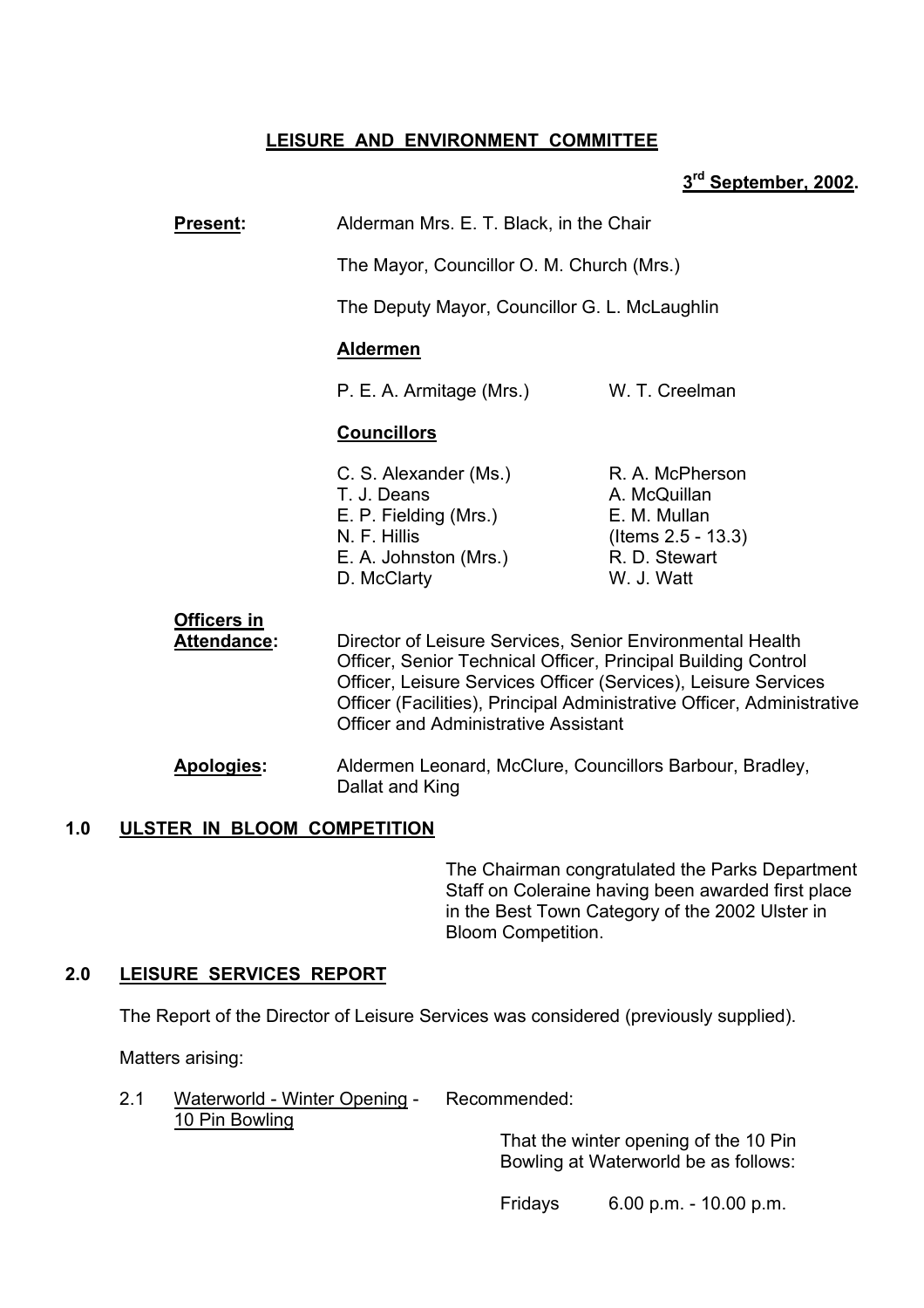| Saturdays | Noon - 10.00 p.m. |
|-----------|-------------------|
| Sundays   | Noon - 6.00 p.m.  |

- 2.2 Ulster Orchestra Funding Council is recommended to agree to deficit fund three Ulster Orchestra concerts each year for the next three years in conjunction with the University of Ulster at a cost not exceeding £6,500.00 per annum. 2.3 Garvagh Clydesdale and Council is recommended to contribute £500.00<br>Vintage Vehicle Club to Garvagh Clydesdale and Vintage Vehicle Clu to Garvagh Clydesdale and Vintage Vehicle Club towards the cost of staging their Annual Show and Fun Day on 7<sup>th</sup> September, 2002. 2.4 Flowerfield Arts Centre Committee noted that Roads Service had requested certain re-alignment and widening work be carried out at the entrance to Flowerfield Arts Centre as part of the overall extension scheme at the Centre. The cost of the required works was approximately £76,000.00 and application would be made to the Arts Lottery Fund for additional grant-aid. In response to a query the Director of Leisure Services advised that new trees and hedgerow would be provided on a replacement basis at **Flowerfield**  2.5 For Information The Director of Leisure Services included information in his report on the following: (a) Market Yard - Archaeological Excavation;
	- (b) Arcadia, Portrush;
	- (c) Exhibition Coleraine Town Hall.
- 2.6  $4<sup>th</sup>$  July Celebration Coleraine In response to a query the Director of Leisure Services agreed to provide information on the cost of staging the 4<sup>th</sup> July celebration in Coleraine.

# **3.0 TECHNICAL SERVICES REPORT**

The Report of the Director of Technical Services was considered (previously supplied).

Matters arising:

- 3.1 DRD Roads Service
	-

 3.1.1 Disabled Parking Bay - Roads Service proposed to provide a disabled Victoria Terrace, parking bay in Victoria Terrace, Portstewart. **Portstewart** 

> Council is recommended to support the proposal.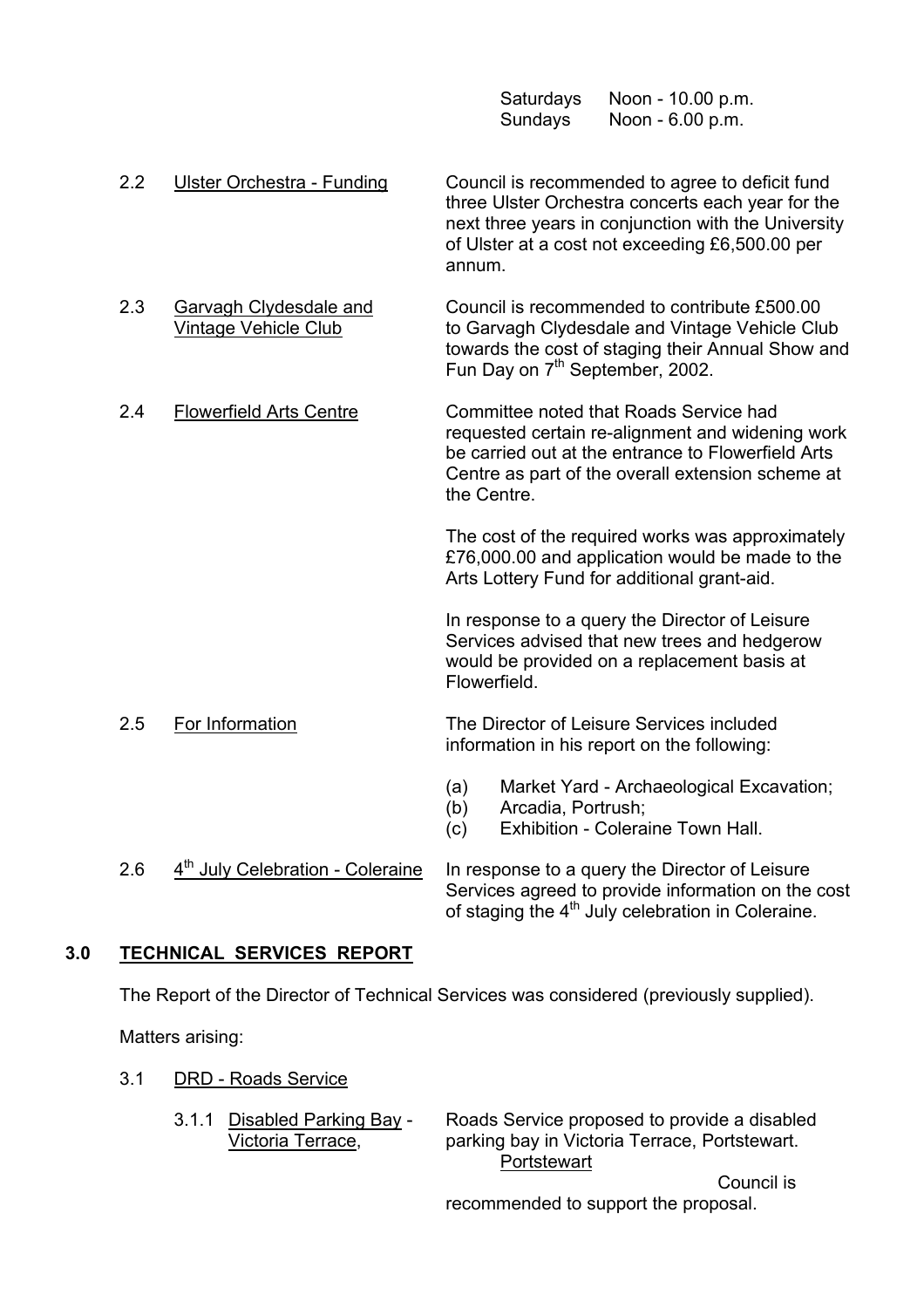# 3.2 Entertainments Licence

3.2.1 Peninsula Hotel, An application for the variation of an 15-19 Eglinton Street, Entertainments Licence to include extension of Portrush hours to Sunday mornings from 1.00 a.m. to 2.00 a.m. had been received in respect of:

Peninsula

Hotel, 15-19 Eglinton Street,

**Portrush** 

Recommended:

That

Council agree to the variation of the

Entertainments Licence subject to no

objections

being received within the statutory twenty-eight day period.

# 3.3 Street Trading Act (N.I.) 2001

 3.3.1 Designation of Streets, Council is recommended to formally resolve to Bishops Gate, designate Bishops Gate, Castlerock, Coleraine for Castlerock, Coleraine Street Trading purposes, as detailed:

| <b>Pitch</b><br>Ref.<br>No. | Location                                                                                | <b>DRD Roads Service</b><br>Comments                                                                                                                                                         | <b>Recommendations</b>                                                                                     |
|-----------------------------|-----------------------------------------------------------------------------------------|----------------------------------------------------------------------------------------------------------------------------------------------------------------------------------------------|------------------------------------------------------------------------------------------------------------|
| 13                          | Bishops Gate lay-by<br>on east side of A2<br>(Mussenden Road)                           | The size of pitch<br>should be reduced to<br>reflect the required<br>space for one pitch.<br>The operator shall<br>maintain the grass<br>verge including any<br>necessary remedial<br>works. | To designate as<br>proposed - with the<br>size of pitch being<br>reduced to reflect the<br>traders' needs. |
| 14                          | Lay-by (picnic area)<br>opposite Bishops Gate<br>on west side of A2<br>(Mussenden Road) | The size of pitch<br>should be reduced to<br>reflect the required<br>space for one pitch.<br>The operator shall<br>maintain the grass<br>verge including any<br>necessary remedial<br>works. | To designate as<br>proposed - with the<br>size of pitch being<br>reduced to reflect the<br>traders' needs. |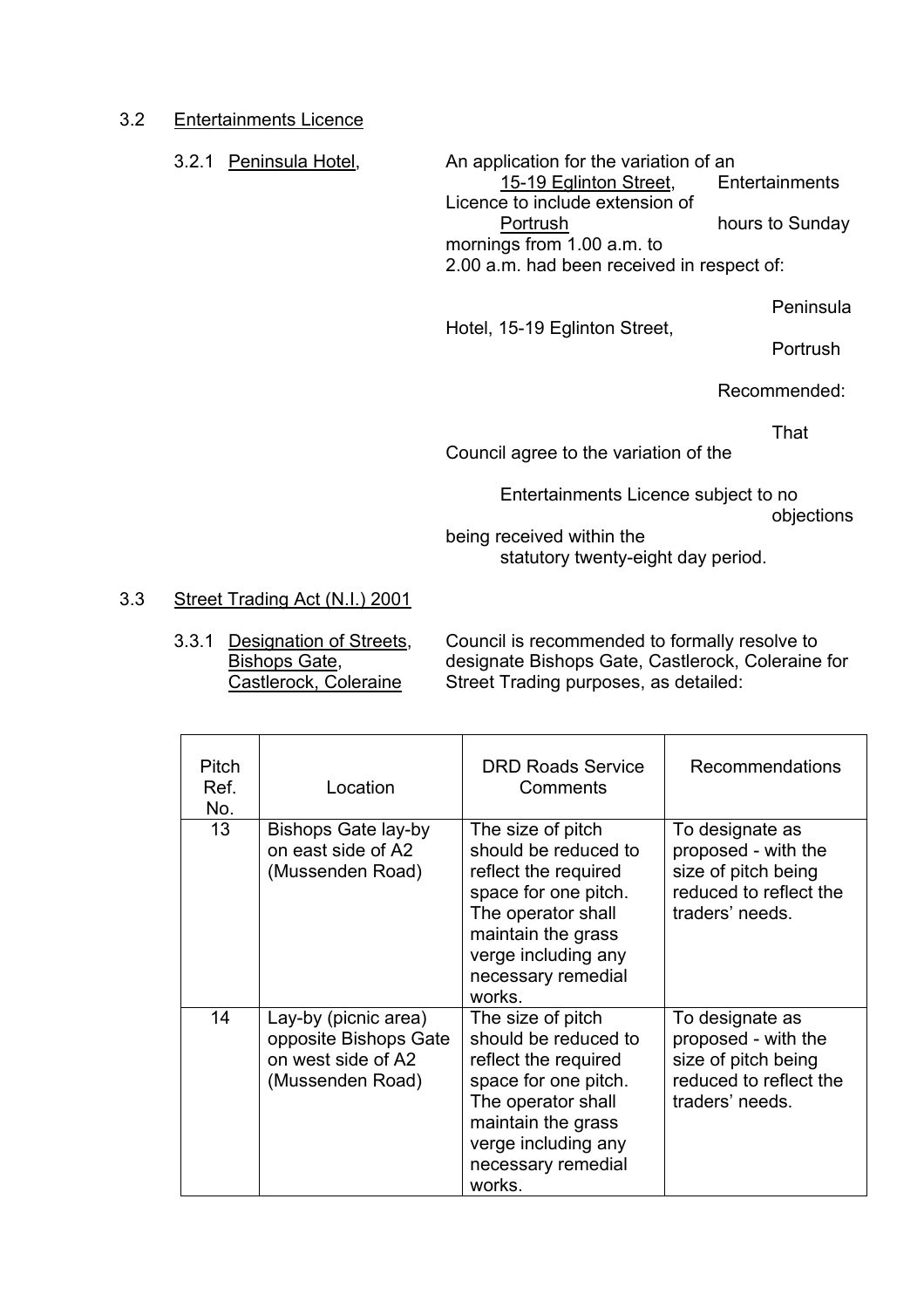|     |                                                            | The effective date for the designations would be $4th$<br>November, 2002.                                                                                                          |
|-----|------------------------------------------------------------|------------------------------------------------------------------------------------------------------------------------------------------------------------------------------------|
| 3.4 | <b>Replacement Toilet Block</b><br>at Garvagh Road, Kilrea | Consideration was given to a sketch plan (report<br>circulated) for a replacement toilet block at<br>Garvagh Road, Kilrea.                                                         |
|     |                                                            | Following discussion it was proposed by Councillor<br>Watt, seconded by Councillor McClarty and<br>recommended:                                                                    |
|     |                                                            | That Council approve the proposed new<br>facility to enable detailed design work to<br>proceed.                                                                                    |
|     |                                                            | In response to a query the Senior Technical Officer<br>agreed to re-investigate whether the existing tree at<br>this location could be retained.                                   |
| 3.5 | <b>Cleansing Staff</b>                                     | Congratulations were extended to the staff for the<br>speedy 'clean-up' in Garvagh following the parade<br>on Saturday, 31 <sup>st</sup> August, 2002.                             |
| 3.6 | <b>Wall at Aghadowey War</b><br>Memorial                   | Reference was made to the proposed wall at<br>Aghadowey War Memorial.                                                                                                              |
|     |                                                            | Following discussion it was agreed that the Senior<br>Technical Officer have further negotiations<br>regarding this matter and report back to the<br>September meeting of Council. |
| 3.7 | <b>Building Control</b>                                    |                                                                                                                                                                                    |
|     | 3.7.1 Approvals                                            | Approval had been given for fifty-six applications.                                                                                                                                |
| 3.8 | <b>Technical and Waste</b><br><b>Management Officer</b>    | Committee noted that Mr. J. Wilson had<br>commenced employment as Technical and Waste<br>Management Officer on 1 <sup>st</sup> August, 2002.                                       |
|     |                                                            |                                                                                                                                                                                    |

# **4.0 ENVIRONMENTAL HEALTH REPORT**

The Report of the Director of Environmental Health was considered (previously supplied).

Matters arising:

- 4.1 Legal Proceedings
	- (N.I.) Order 1978 -<br>Domestic Noise Nuisance

4.1.1 The Pollution Control It was proposed by Councillor Watt, seconded by and Local Government Councillor Mrs. Johnston and agreed: Councillor Mrs. Johnston and agreed:

> That these matters be considered "In Committee" at the end of the meeting.

4.1.2 The Public Health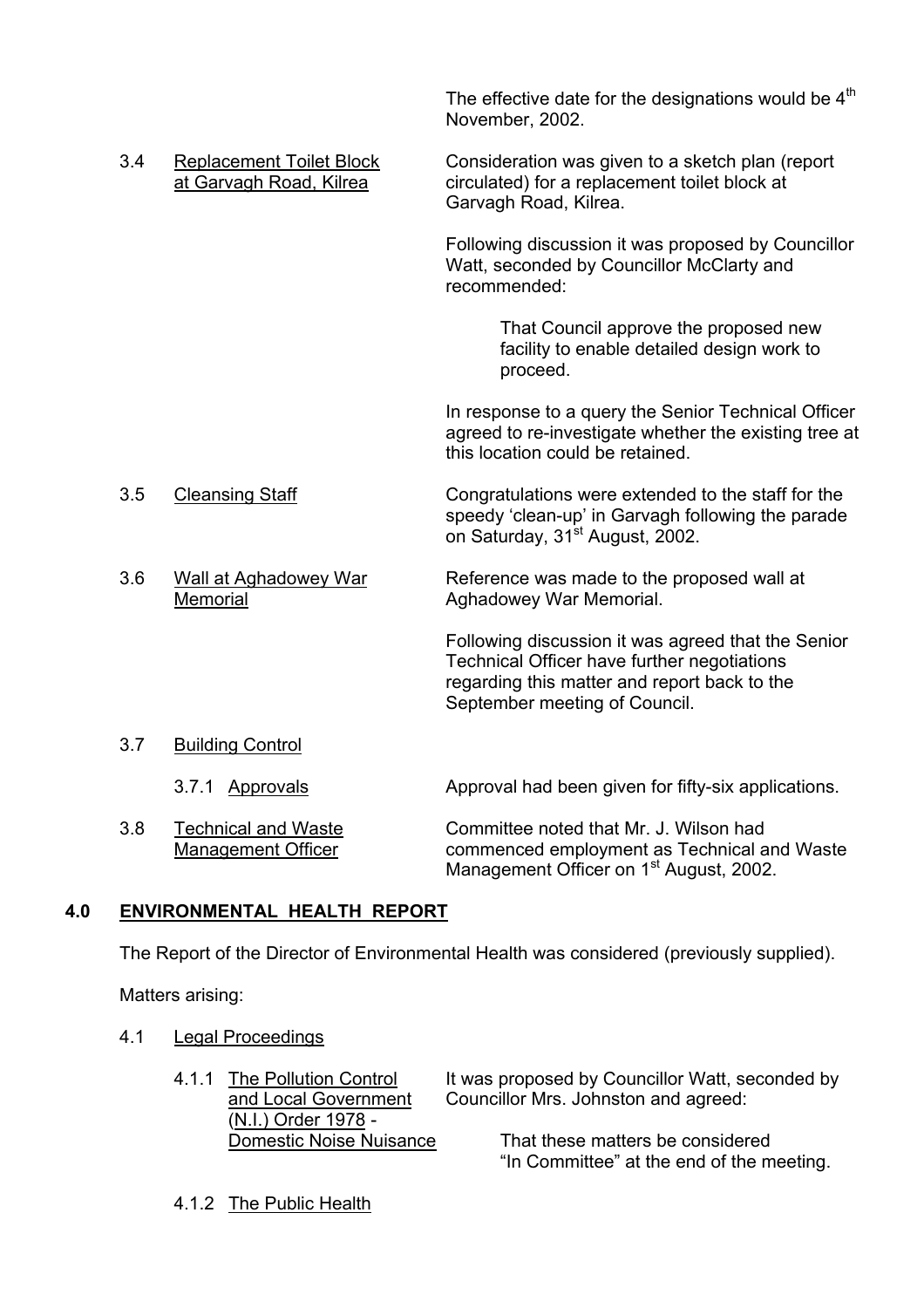(Ireland) Act 1878 - Defective Drainage System

Dogs (N.I.) Order 1991 - under this legislation. Outcome of Legal

4.2 The Dogs (N.I.) Order 1983 as Committee noted information, as detailed in the amended by The Dangerous report, on the outcome of legal proceedings

 Proceedings The court had imposed fines and court costs totalling £472.00 on each defendant and an order for the destruction of the dog.

 4.3 National Canine Defence Committee noted information, as detailed in the League - The Inhumanity report, regarding recent media comments by the of Humane Destruction National Canine Defence League.

> Council had undertaken many initiatives to ensure that dogs were not abandoned and ultimately destroyed. Recently both Dog Wardens had been trained in microchipping dogs.

# **5.0 PORTRUSH SEWAGE INCIDENT**

 Concern was expressed regarding an incident on Sunday, 1<sup>st</sup> September, 2002 which had resulted in a further spillage of sewage in Portrush.

 Following discussion it was agreed that the Senior Environmental Health Officer arrange a meeting with the Divisional Water Manager at the earliest opportunity regarding this matter.

#### **6.0 CONSULTATION PAPERS**

The Principal Administrative Officer reported that the following consultation papers had been received and were available for members who wished to consider making a response:

- (i) Northern Health and Social Services Board Review of Day Care Services in the Northern Health and Social Services Board Area - 1999/2000 - 2001/02
- (ii) Northern Health and Social Services Board Second Annual Review of the Northern Childcare Plan - 2000/01 - 2002/03

#### **7.0 WATER SERVICE**

Tabled:

 Water Service Corporate Plan 2002 Water Service Annual Report and Accounts 2001/02

#### **8.0 DEPARTMENT OF CULTURE, ARTS AND LEISURE**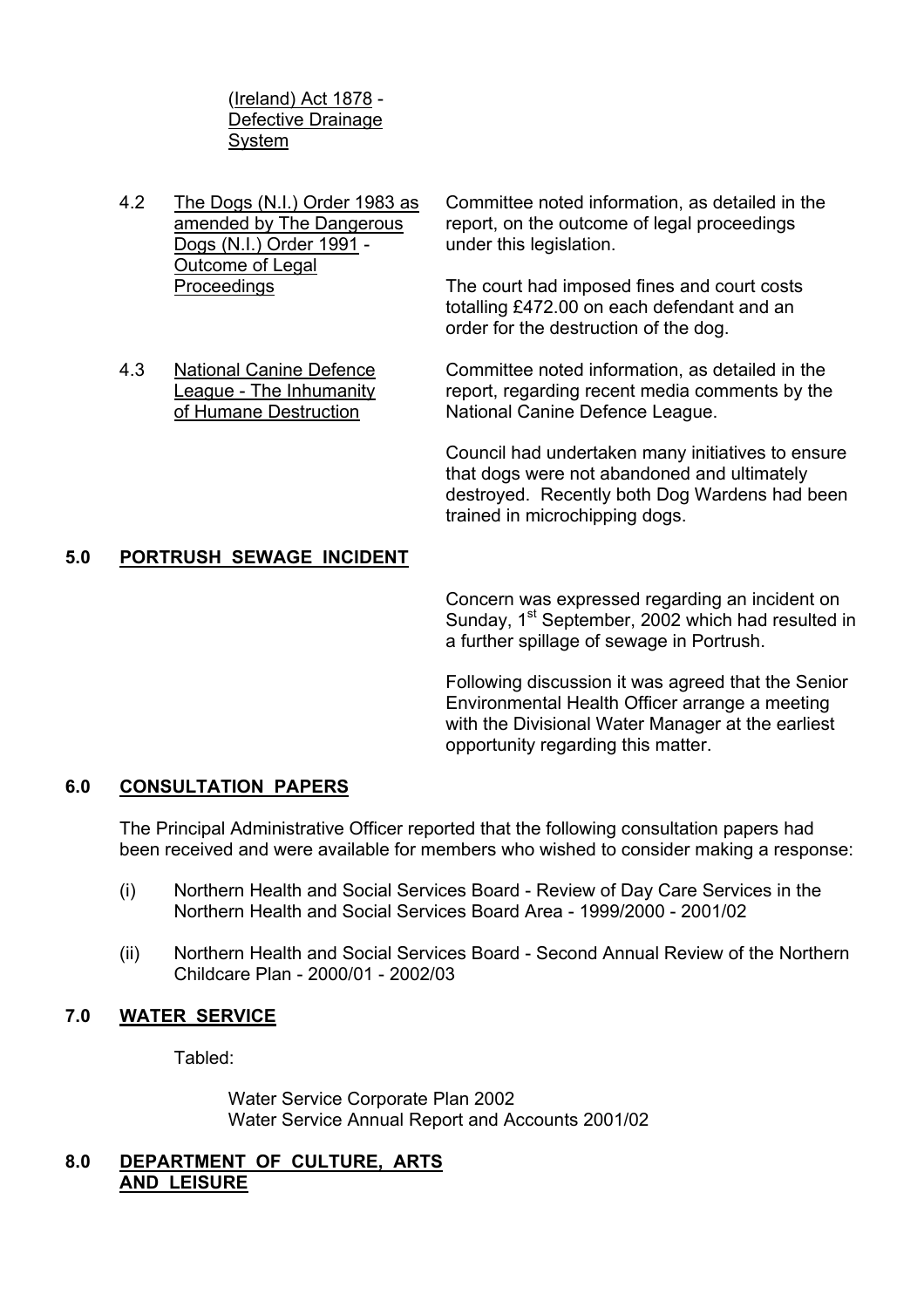Read letter from the Department of Culture, Arts and Leisure advising that they were seeking to appoint a Chairperson and Members to the Board of the Arts Council of Northern Ireland.

Any member interested in being considered for nomination was asked to notify the Principal Administrative Officer at the earliest opportunity.

Noted.

## 9.0 1<sup>ST</sup> COLERAINE SCOUT TROOP  **PARENTSí SUPPORT GROUP**

Read letter from 1<sup>st</sup> Coleraine Scout Troop Parents' Support Group advising that in recognition of the troops' 75<sup>th</sup> Anniversary a celebration Church Service would be held at 6.00 p.m. on Sunday, 15<sup>th</sup> September, 2002 in St. Patrick's Parish Church, Coleraine.

 Any member interested in attending the Service was asked to notify the Principal Administrative Officer as soon as possible.

#### **10.0 CRAIGAVON BOROUGH COUNCIL - MOBILE TELECOMMUNICATIONS**

Reported that Councillor Watt was unable to attend the seminar at Craigavon Civic Centre on Wednesday, 4th September, 2002 (10.00 a.m. - 12 noon) regarding mobile telecommunications.

It was agreed that Councillor McPherson attend the seminar.

#### **11.0 DISABLED PARKING BAYS - ABBEY STREET, COLERAINE**

Reference was made to the possible relocation of the two existing disabled parking bays at Abbey Street, Coleraine.

It was agreed that the Senior Technical Officer raise this matter with Roads Service.

#### **12.0 PHOENIX PEACE FOUNTAIN**

 Reference was made to some deterioration of the lettering on the Phoenix Peace Fountain at Anderson Park, Coleraine.

 The Director of Leisure Services would be meeting the architects regarding this matter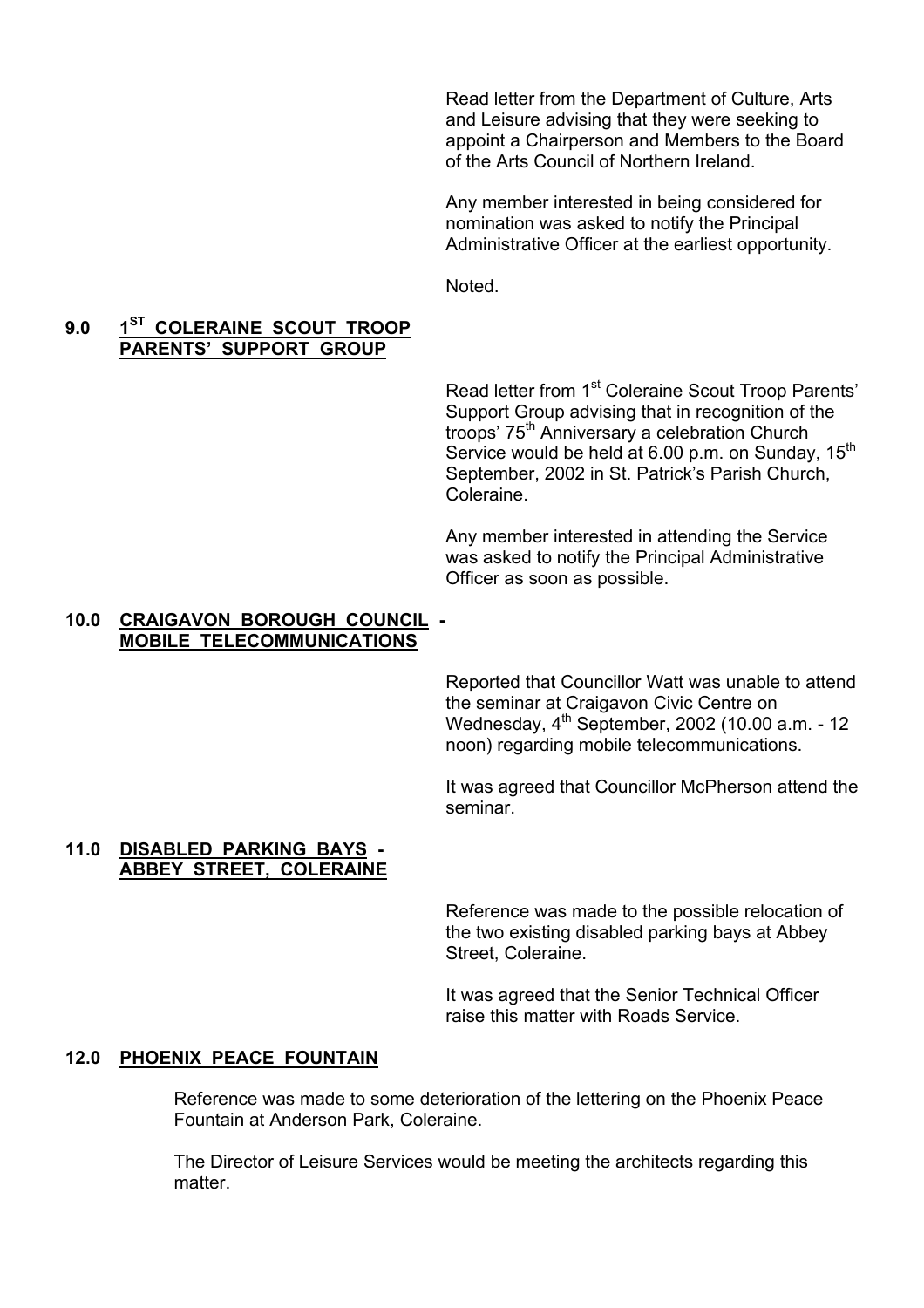# **PLANNING COMMITTEE**

# **10th September, 2002.**

| Present:                          | Councillor J. M. Bradley in the Chair                                                                                           |                                                                                   |
|-----------------------------------|---------------------------------------------------------------------------------------------------------------------------------|-----------------------------------------------------------------------------------|
|                                   | <b>Aldermen</b>                                                                                                                 |                                                                                   |
|                                   | P. E. A. Armitage (Mrs.)<br>E. T. Black (Mrs.)<br>(Items 1.0 - 1.36)                                                            | W. T. Creelman<br>B. Leonard<br>W. J. McClure                                     |
|                                   | <b>Councillors</b>                                                                                                              |                                                                                   |
|                                   | C. S. Alexander (Ms.)<br>T. J. Deans<br>(Items 1.0 - 1.42)<br>E. P. Fielding (Mrs.)<br>E. A. Johnston (Mrs.)<br>R. A. McPherson | A. McQuillan<br>E. M. Mullan<br>R. D. Stewart<br>(Items 1.0 - 1.42)<br>W. J. Watt |
| Also in<br><b>Attendance:</b>     | Representative from the Planning Service - Mr. E. Lynch                                                                         |                                                                                   |
| <b>Officers in</b><br>Attendance: | <b>Principal Administrative Officer and Administrative</b><br>Assistant                                                         |                                                                                   |
| Apologies:                        | The Mayor and Deputy Mayor<br>Councillors Barbour, Dallat, Hillis, King and McClarty                                            |                                                                                   |
|                                   |                                                                                                                                 |                                                                                   |

# **1.0 PLANNING APPLICATIONS**

A list of one hundred and one applications was considered (previously supplied).

# **New Application**

1.1 Application No. 1 C/2001/1038/F Proposed housing development (erection of 32 no. dwellings) at Ring Road, Coleraine for D. Heaney

The opinion of the Planning Service was to refuse.

Mr. Lynch outlined the proposal and elaborated on the reasons for refusal.

Mr. C. Brennen, Brennen Associates, addressed Committee on behalf of the applicant and requested that the Planning Service reconsider the application.

It was proposed by Councillor Mullan, seconded by Alderman Leonard and agreed: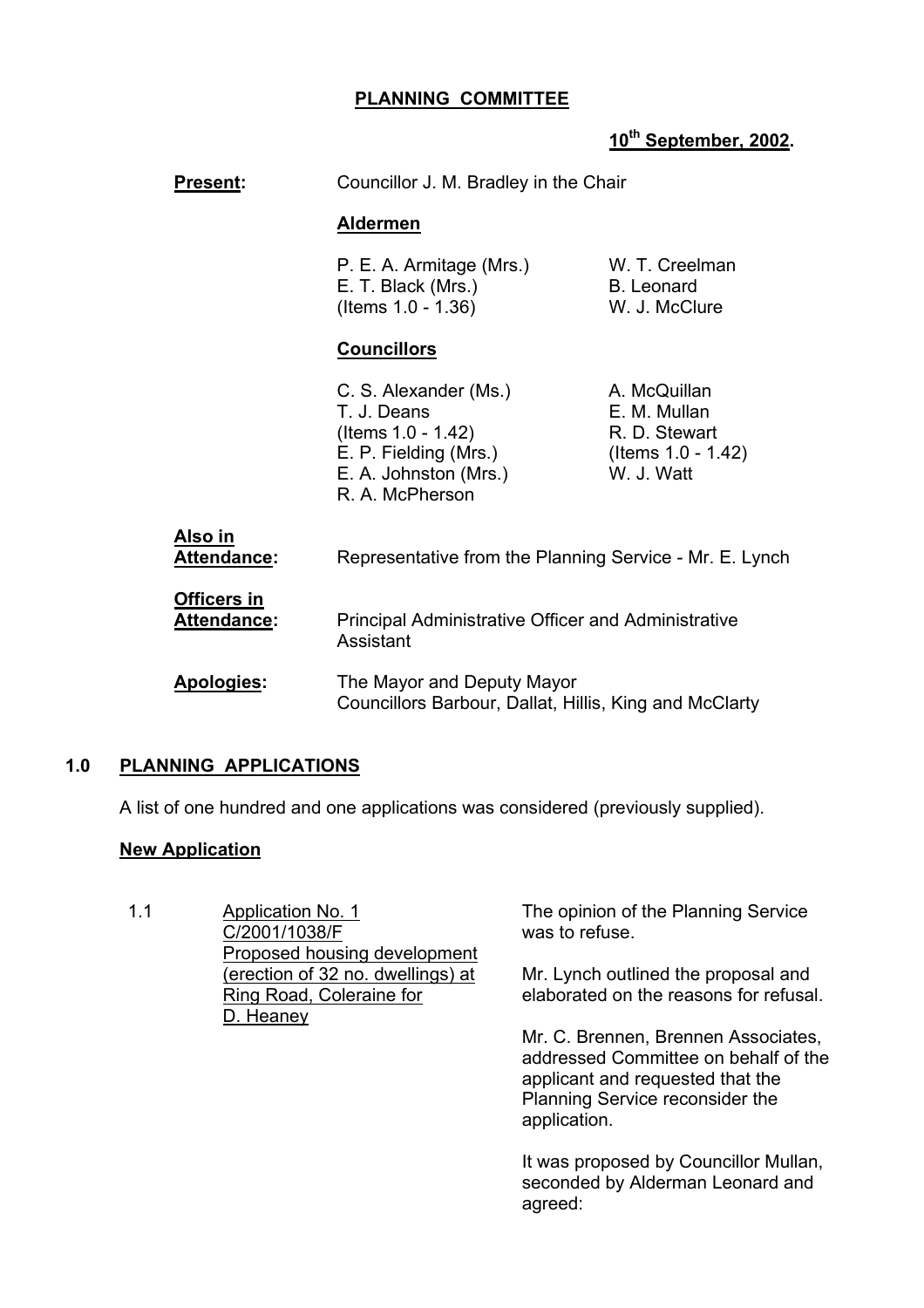That the application be deferred for one month to facilitate a Council site visit.

#### **Applications Deferred from Previous Meeting**

- 1.2 Application No. D1 C/2001/0728/O Erection of single bungalow on land adjacent to 97 Boleran Road, Garvagh for Mr. P. J. Mullan
- 1.3 Application No. D2 C/2002/0003/F Change of use to 12 No. apartments at 45 - 49 Glenmanus Road, Portrush for Mr. A. Brown
- 1.4 Application No. D3 C/2002/0105/F Part culverting of existing watercourse on land adjacent to Ballyreagh Road, Ballyreagh Golf Course, Portrush for Coleraine **Borough Council**
- 1.5 Application No. D4 C/2002/0111/F Proposed extensions to dwelling, erection of garage at 1 Castlewood Avenue, Coleraine for Mr. and Mrs. Kerr
- 1.6 Application No. D5 C/2002/0140/O Proposed new dwelling on lands off Drumagarner Road, opposite to Drumard Road junction, Kilrea for Mr. T. McEldownie
- 1.7 Application No. D6 C/2002/0329/O Dwelling house at 45 Bridge Street, Kilrea for Mr. J. McAllister

The opinion of the Planning Service was to approve.

It was agreed that the application be approved.

The opinion of the Planning Service was to approve.

It was agreed that the application be approved.

The opinion of the Planning Service was to approve.

It was agreed that the application be approved.

The opinion of the Planning Service was to approve.

Reported that satisfactory amended plans had been received and the application would be approved.

The opinion of the Planning Service was to approve.

Reported that satisfactory amended plans had been received and the application would be approved.

The opinion of the Planning Service was to refuse.

It was agreed that the application be refused.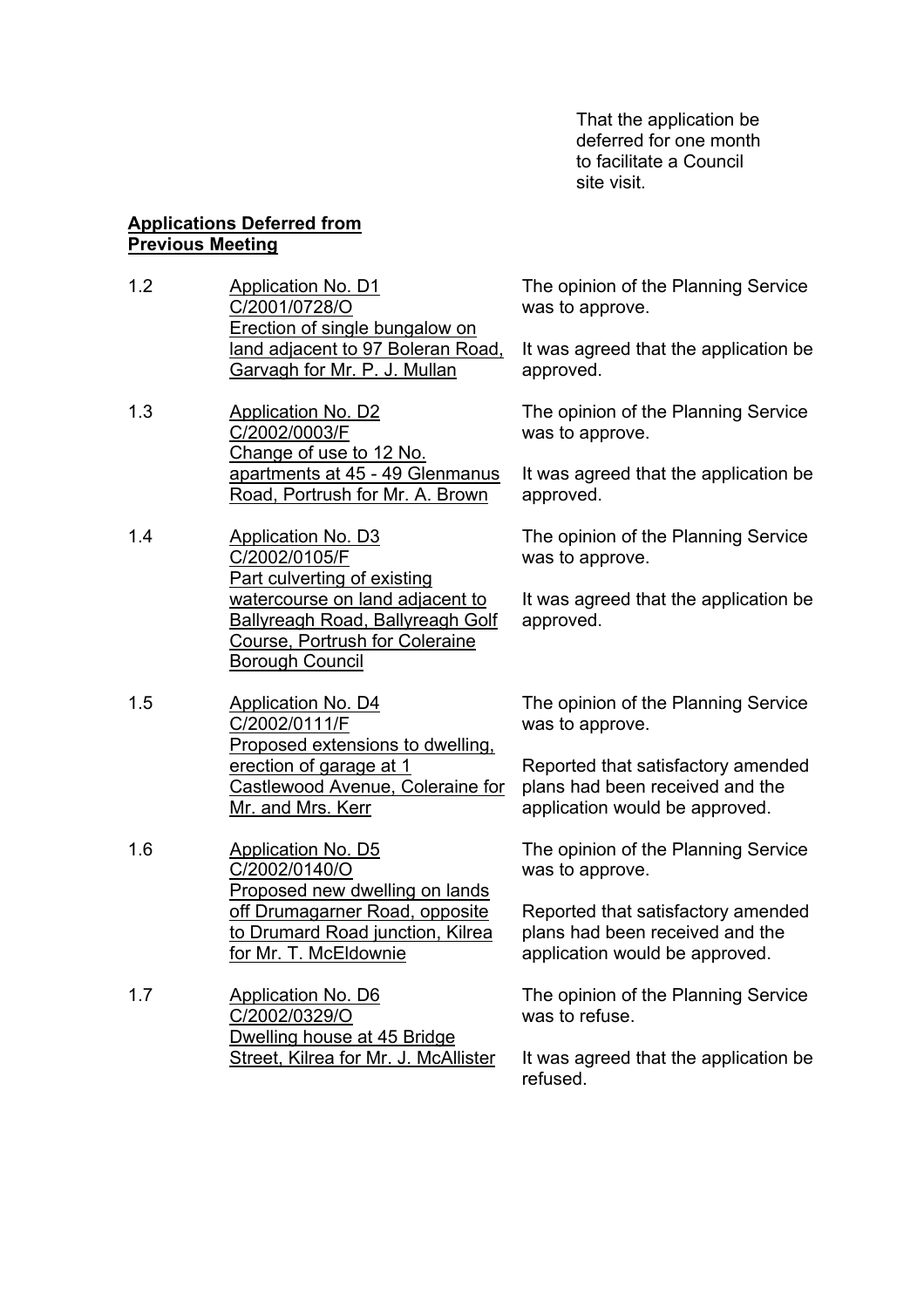1.8 Application No. D7 C/2002/0374/O Site for 4 no. semi-detached dwellings accessed off private drive to rear of No. 13 Apollo Road, Portstewart for Messrs. B. & G. Mullen

1.9 Application No. D8 C/2002/0406/O Proposed single storey dwelling and garage adjacent to 40 Drumeil Road, Coleraine for Mr. J. Wilson

The opinion of the Planning Service was to approve.

It was agreed that the application be approved.

The opinion of the Planning Service was to refuse.

It was proposed by Councillor Watt and seconded by Councillor McQuillan:

> That the application be approved.

On being put to the Meeting the proposal was carried, thirteen members voting in favour and one member voting against.

The opinion of the Planning Service was to approve.

> The application would be approved subject to a condition relating to the siting of the dwelling.

> The opinion of the Planning Service was to refuse.

It was agreed that the application be refused.

The opinion of the Planning Service was to approve.

It was agreed that the application be approved.

The opinion of the Planning Service was to approve.

Reported that satisfactory amended plans had been received and the application would be approved.

- 1.10 Application No. D9 C/2002/0442/O Site for dwelling adjacent to No. 7 Gortin Road, Kilrea for Mr. H. Gilmore
- 1.11 Application No. D10 C/2002/0450/O Site for bungalow (cottage style) on land at 38 Dunluce Road, Bushmills for Mrs. L. Wysner
- 1.12 Application No. D11 C/2002/0451/O Site for dwelling 50m east of No. 51 Movangher Road, Kilrea for Mr. W. J. McCaw
- 1.13 Application No. D12 C/2002/0468/F Erection of 1.5 storey dwelling and detached double garage 60m north of No. 12 Ballyhackett Lane, Lisawilling Td., Castlerock for Mr. R. Dixon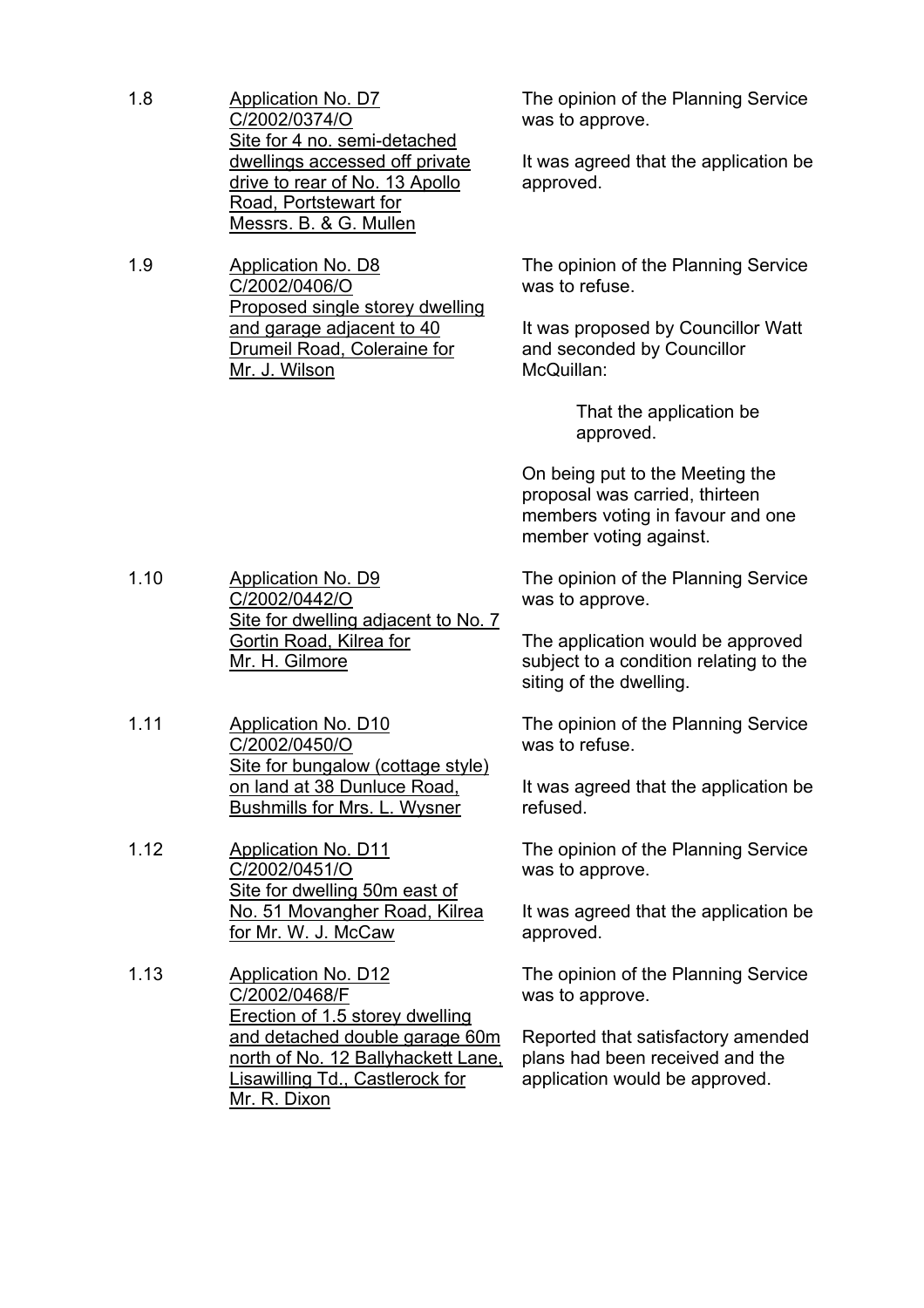| 1.14 | <b>Application No. D13</b><br>C/2002/0474/O<br>Demolition of existing showroom<br>and site for dwelling to be<br>occupied by the owner of adjacent<br>business adjacent to No. 110<br>Dunluce Road, Portrush for<br>Mr. D. Alexander | Councillor Ms. Alexander declared an<br>interest in this application and left the<br>Meeting during the discussion.<br>The opinion of the Planning Service<br>was to refuse.<br>Following discussion it was proposed<br>by Councillor Mullan and seconded by<br>Alderman McClure: |  |
|------|--------------------------------------------------------------------------------------------------------------------------------------------------------------------------------------------------------------------------------------|-----------------------------------------------------------------------------------------------------------------------------------------------------------------------------------------------------------------------------------------------------------------------------------|--|
|      |                                                                                                                                                                                                                                      | That the application be<br>approved.                                                                                                                                                                                                                                              |  |
|      |                                                                                                                                                                                                                                      | On being put to the Meeting the<br>proposal was carried unanimously,<br>fourteen members voting in favour and<br>no one voting against.                                                                                                                                           |  |
| 1.15 | <b>Application No. D14</b><br>C/2002/0476/F<br>New private dwelling and septic<br>tank adjacent to 51 Drumsara<br>Road, Kilrea for Mr. B. O'Connell                                                                                  | The opinion of the Planning Service<br>was to approve.                                                                                                                                                                                                                            |  |
|      |                                                                                                                                                                                                                                      | Reported that satisfactory amended<br>plans had been received and the<br>application would be approved.                                                                                                                                                                           |  |
| 1.16 | <b>Application No. D15</b><br>C/2002/0488/F<br>Erection of dwelling to rear of 30                                                                                                                                                    | The opinion of the Planning Service<br>was to refuse.                                                                                                                                                                                                                             |  |
|      | and 30a High Road, Portstewart<br>for Messrs Crawford and<br>Wilkinson                                                                                                                                                               | The application had now been<br>withdrawn.                                                                                                                                                                                                                                        |  |
| 1.17 | <b>Application No. D16</b><br>C/2002/0494/F<br>Change of house types (10 no.                                                                                                                                                         | The opinion of the Planning Service<br>was to approve.                                                                                                                                                                                                                            |  |
|      | detached houses to replace 8 no.<br>detached) at Sites 26-33<br>inclusive, Carthall Manor, Carthall<br>Road, Coleraine for D.S.B.<br>Developments                                                                                    | Reported that satisfactory amended<br>plans had been received and the<br>application would be approved.                                                                                                                                                                           |  |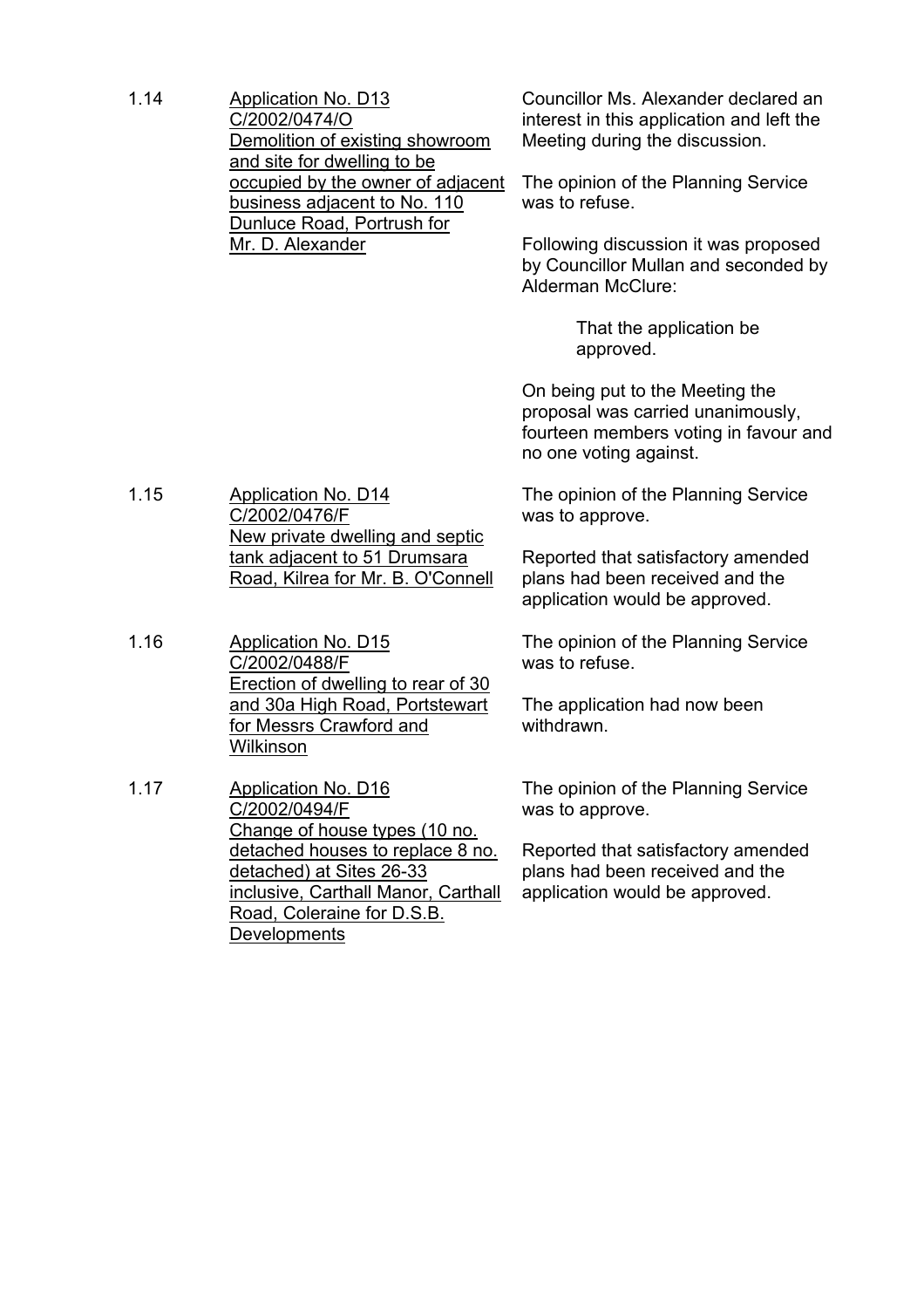## 1.18 Application No. D17 C/2002/0507/O Site for dwelling and garage adjacent to No. 2 Gortmacrane Road, Kilrea for Mr. J. V. McAteer

The opinion of the Planning Service was to refuse.

It was proposed by Alderman McClure and seconded by Councillor Watt:

> That the application be approved.

On being put to the Meeting the proposal was carried unanimously, fifteen members voting in favour and no one voting against.

The opinion of the Planning Service was to refuse.

It was agreed that the application be refused.

The opinion of the Planning Service was to refuse.

It was agreed that the application be deferred for two weeks to facilitate withdrawal. If the application was not withdrawn it would be refused.

The opinion of the Planning Service was to approve.

It was agreed that the application be approved.

The opinion of the Planning Service was to approve.

Following discussion it was agreed:

 That the application be deferred to facilitate referral to BDP Planning for examination before deciding whether it should be forwarded to the Planning Management Board for consideration.

1.19 Application No. D18 C/2002/0510/O Site for dwelling and garage adjacent to No. 6 Gortmacrane Road, Kilrea for Mr. J. V. McAteer

1.20 Application No. D19 C/2002/0511/O Site for proposed replacement dwelling 120m S.W. of 38 Ballymadigan Road, Castlerock for Mr. K. Thompson

1.21 Application No. D20 C/2002/0525/O Site for replacement dwelling 200m S.W. of No 29 Gortnamoyagh Road, Garvagh for Mr. W. Doherty

1.22 Application No. D21 C/2002/0532/F Erection of a 3 metre high metal post and chainlink fence at part boundary of Portstewart Golf Club for Portstewart Golf Club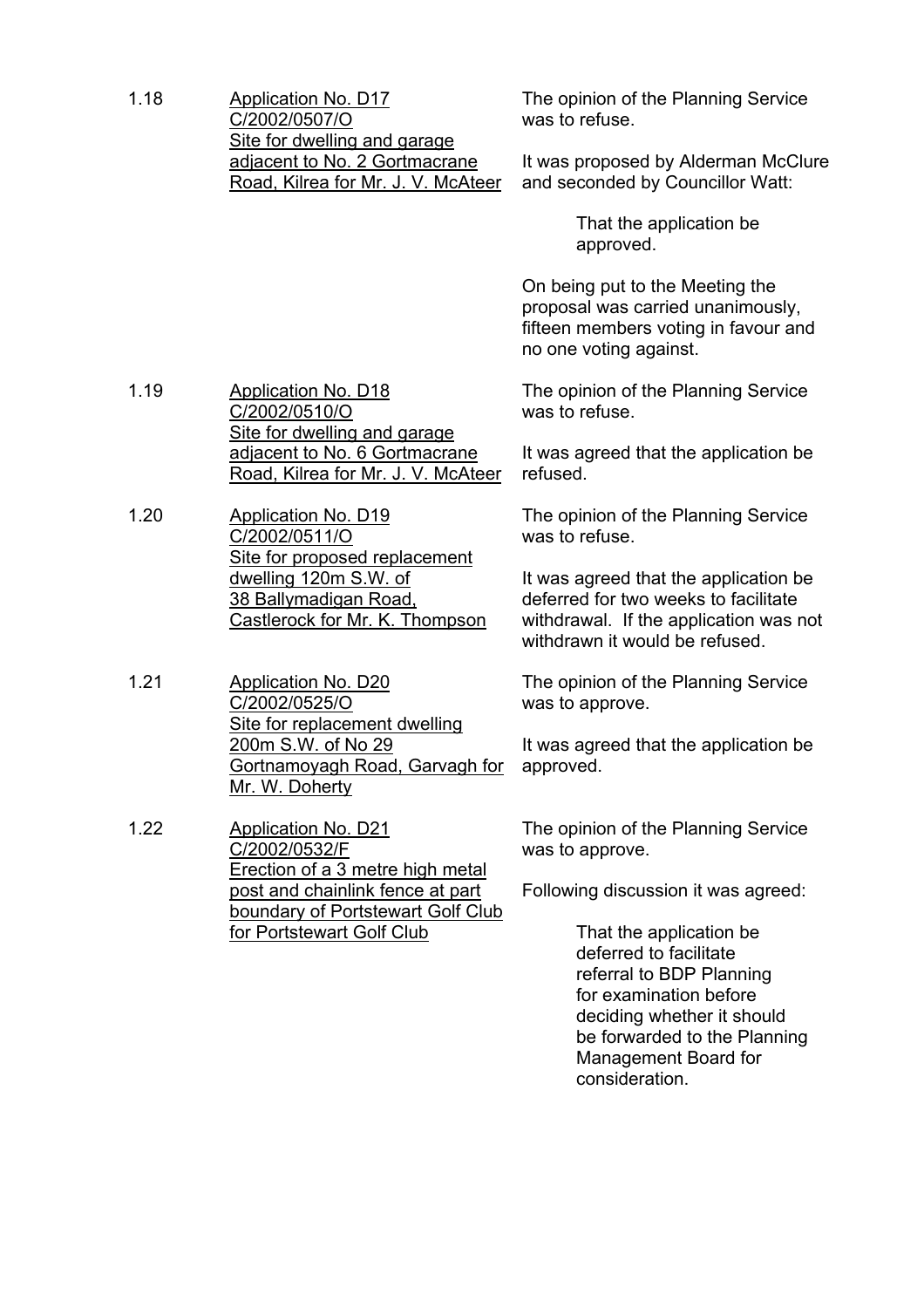- 1.23 Application No. D22 C/2002/0551/F Proposed 6m high R & T Swann type A stub column supporting 6 no. DB/DP antenna and 4 no. 0.6m transmission dishes and the installation of a 2H cabin at ground level on the rooftop of BT Telephone Exchange, Nursery Avenue, Coleraine for Orange Personal Communications Service Ltd.
- 1.24 Application No. D23 C/2002/0567/O Site for dwelling adjacent to No. 15 Seahaven Park, Portstewart for Mr. and Mrs. W. Millar
- 1.25 Application No. D24 C/2002/0568/F Change of use of front room of existing dwelling from lounge to barber shop at 71 Long Commons, Coleraine for Mr. G. Devlin
- 1.26 Application No. D25 C/2002/0585/F Erection of single storey retirement dwelling at 170 Curragh Road, Coleraine for Mr. D. Hull
- 1.27 Application No. D26 C/2002/0607/O Site for dwelling adjacent to No 29 Magheramore Road, Garvagh for Miss R. McNicholl

The opinion of the Planning Service was to approve.

Following discussion it was proposed by Alderman McClure, seconded by Alderman Mrs. Black and agreed:

> That the application be deferred for one month to facilitate further discussions with the applicant.

The opinion of the Planning Service was to approve.

It was agreed that the application be approved subject to conditions relating to size and the dwelling being single storey.

The opinion of the Planning Service was to approve.

It was agreed that the application be approved.

The opinion of the Planning Service was to approve.

Reported that satisfactory amended plans had been received and the application would be approved.

The opinion of the Planning Service was to refuse.

It was proposed by Councillor Mullan and seconded by Councillor Watt:

> That the application be approved.

On being put to the Meeting the proposal was carried unanimously, twelve members voting in favour and no one voting against.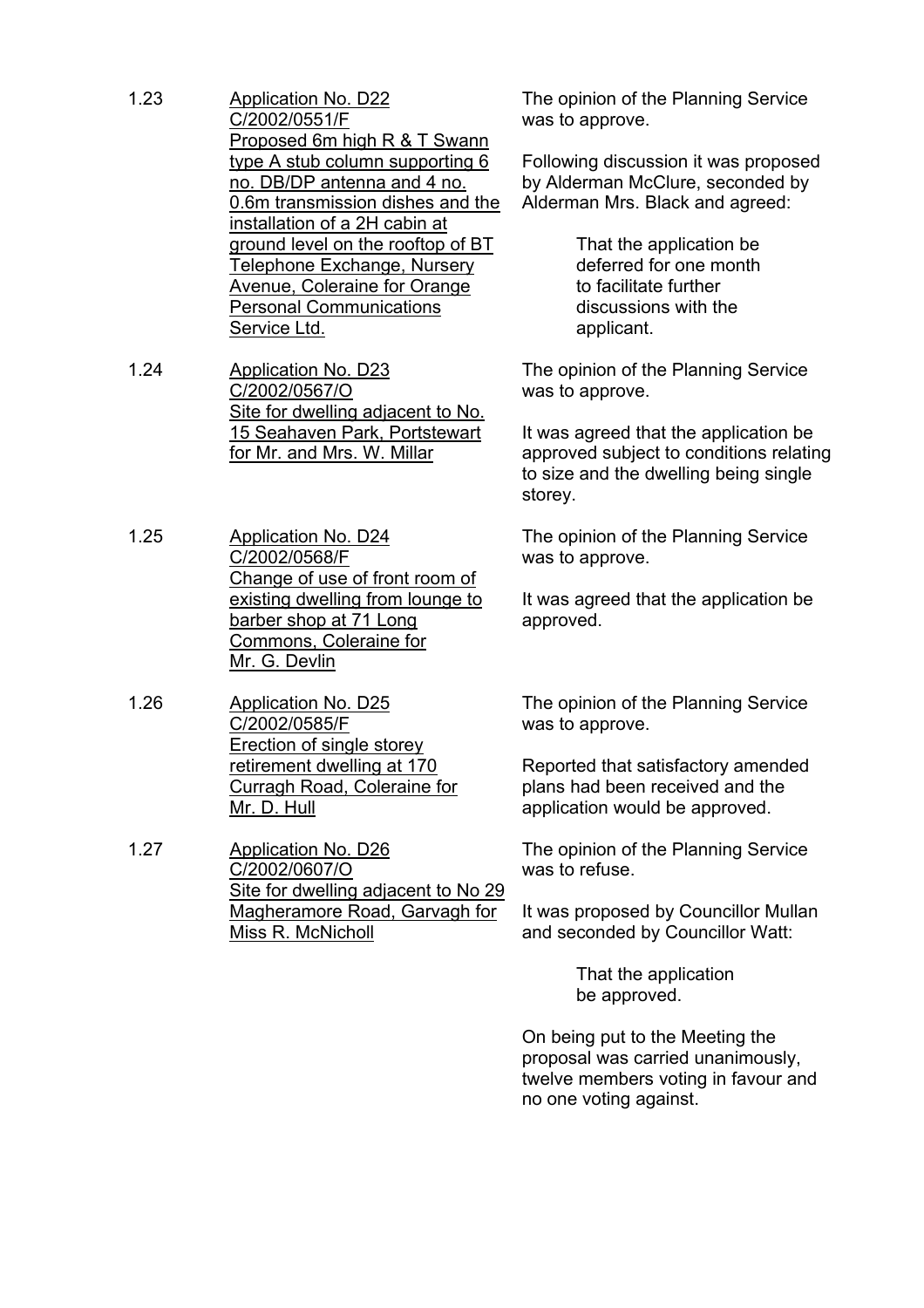1.28 Application No. D27 C/2002/0609/O Site for dwelling adjacent to 82 Gateside Road, Coleraine for Mr. S. Moffatt

The opinion of the Planning Service was to refuse.

It was proposed by Alderman Mrs. Black and seconded by Councillor Stewart:

> That the application be approved.

On being put to the Meeting the proposal was carried unanimously, twelve voting in favour and no one voting against.

The opinion of the Planning Service was to approve.

It was agreed that the application be approved.

1.29 Application No. D28 C/2002/0664/F Change of house types on sites 43, 44, 55, 56, 60 and 61 from 6 apartments (3 no. type D) to 6 no. existing house types, types A and C at Sites 43, 44, 55, 56 60 and 61 within development adjacent to Millstone Court, Lissadell Avenue, Portstewart for O'Kane & Devine Construction Ltd.

# **New Applications**

1.30 Application No. 2 C/2001/1157/F Proposed dwelling at Site 9, Lower Circular Road, Castlerock for Mr. and Mrs. K. Ferguson

1.31 Application No. 8 C/2002/0373/F Proposed 4 no. apartments with parking at 102 Union Street, Coleraine for Mr. A. O'Kane

1.32 Application No. 11 C/2002/0491/F Pigeon Loft at 19 Girona Crescent, Portrush for Messrs Edgar & Wiggins

The opinion of the Planning Service was to approve.

It was agreed that the application be deferred for one month to facilitate a Council site visit.

The opinion of the Planning Service was to refuse.

It was agreed that the application be deferred for one month to facilitate an office meeting.

The opinion of the Planning Service was to refuse.

It was agreed that the application be deferred for one month to facilitate a Council site visit.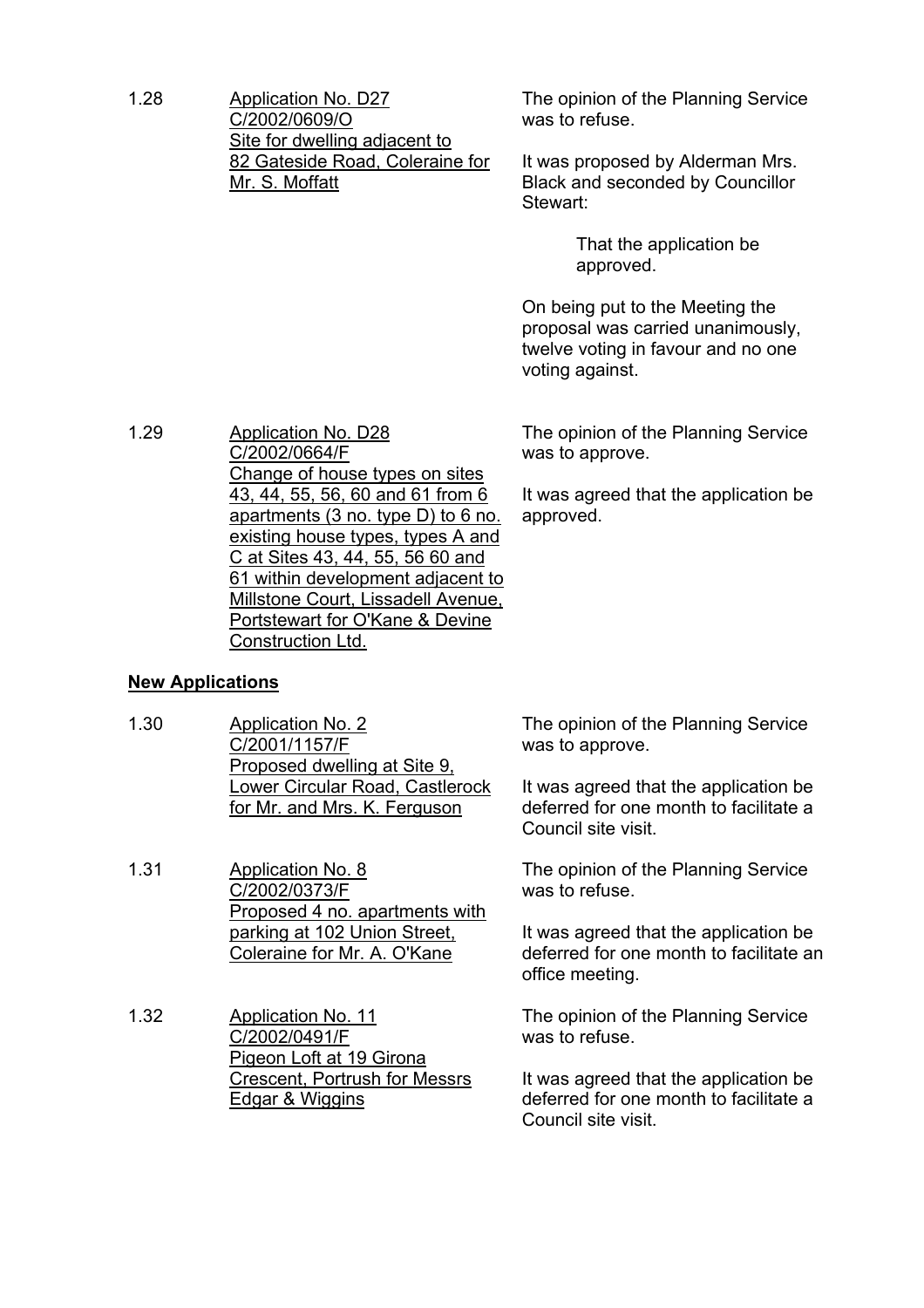- 1.33 Application No. 14 C/2002/0531/O Site for housing development and community centre adjacent to Nos. 6, 7 and 12 Moneydig Park, Moneydig Road, Garvagh for Mr. J. Stewart
- 1.34 Application No. 15 C/2002/0540/F Proposed 2 no. semi-detached dwelling houses at 10 Portrush Road, Portstewart for Rev. P. McConnell
- 1.35 Application No. 20 C/2002/0592/O Two storey dwelling with detached double garage opposite 15 Crevolea Road, Aghadowey for Mr. and Mrs. S. Smyth
- 1.36 Application No. 28 C/2002/0622/O Site for 4 dwellings and garages adjacent to 68 Moneydig Road, Coleraine for Mrs. M. Lynch

The opinion of the Planning Service was to refuse.

It was agreed that the application be deferred for one month to facilitate a Council site visit.

The opinion of the Planning Service was to approve.

It was agreed that the application be deferred for one month to facilitate a Council site visit and an office meeting.

The opinion of the Planning Service was to refuse.

It was agreed that the application be deferred for one month to facilitate a Council site visit.

The opinion of the Planning Service was to refuse.

It was agreed that the application be deferred for one month to facilitate a Council site visit.

Following discussion it was agreed that a letter be forwarded to the Divisional Planning Manager stressing Council's concerns about the restrictions on development in rural areas, such as Moneydig, and the adverse affect that will result in the interim period pending the issue of the new NAP 2016, which is likely to designate such areas as Hamlets/Small Settlements.

It was further agreed that the Chief Executive of the Planning Service, the Chief Executive of the Housing Executive and a representative from the Department of Agriculture and Rural Development be invited to attend a future Meeting of Committee to discuss rural development.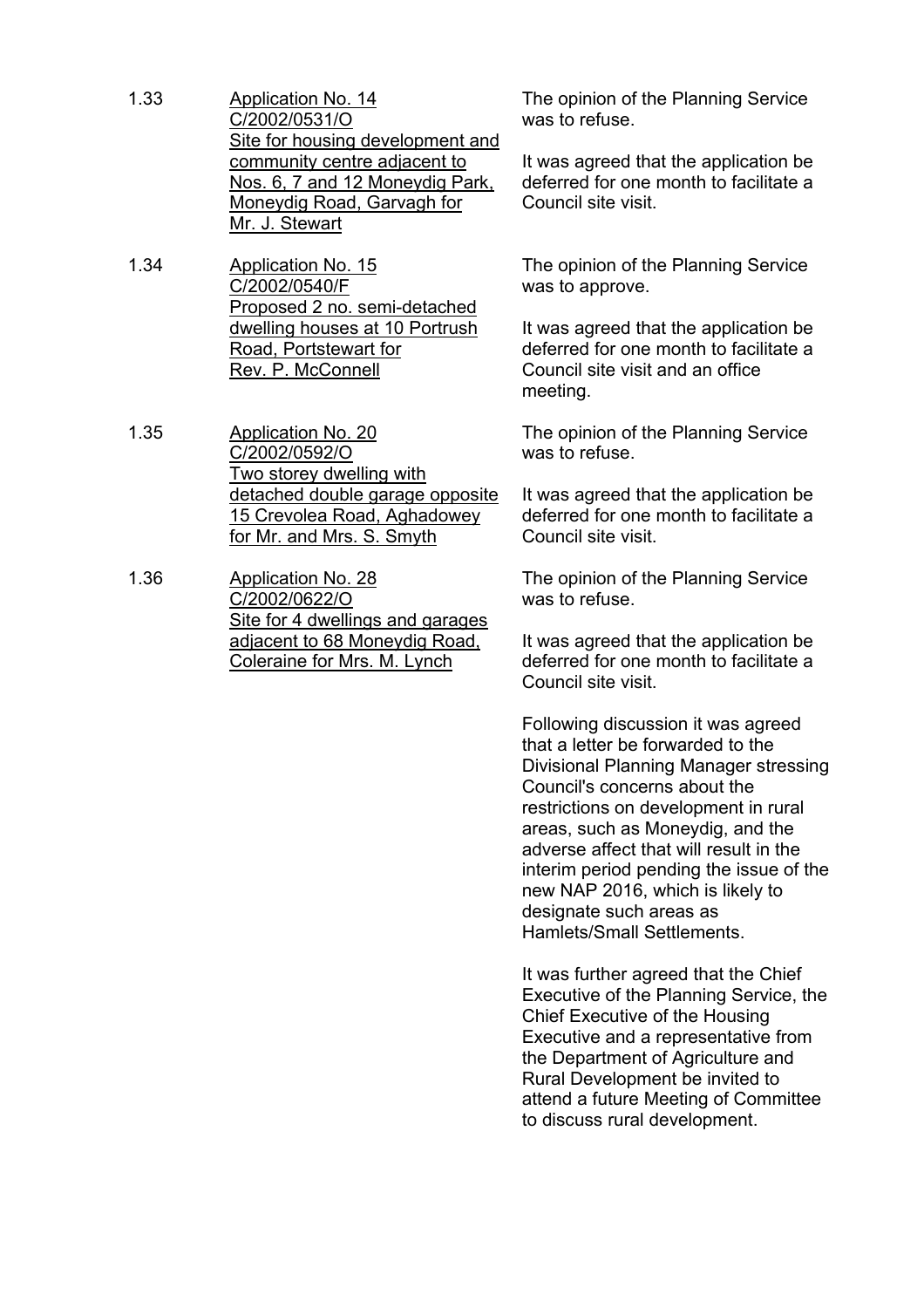- 1.37 Application No. 29 C/2002/0635/O Site for dwelling and detached garage at 30 Managher Road, Coleraine for Mr. S. Campbell 1.38 Application No. 31 C/2002/0646/F Extension to dwelling at 34 Agivey Road, Kilrea for Mr. J. Quigg 1.39 Application No. 35 C/2002/0662/F New dwelling to rear of 2 Altikeeragh Lane, Castlerock for Mrs. C. Taylor 1.40 Application No. 36 C/2002/0663/F Garage extension to dwelling at 1 Cranberry Park, Somerset Ridge, Somerset Road, Coleraine for Mr. D. Kerr
- 1.41 Application No. 54 C/2002/0696/O Demolition of existing dwelling and erection of new dwelling at 11 Dundooan Road, Coleraine for Mr. M. McNeill
- 1.42 Application No. 63 C/2002/0720/O Site for dwelling and garage to the rear of No. 49 Temple Road, Garvagh for Mr. and Mrs. S. **Maguire**
- 1.43 Application No. 73 C/2002/0739/O Site of bungalow adjacent to 58 Moneycarrie Road, Garvagh for Mr. L. McGraw

The opinion of the Planning Service was to refuse.

It was agreed that the application be deferred for one month to facilitate a Council site visit.

The opinion of the Planning Service was to refuse.

It was agreed that the application be deferred for one month to facilitate a Council site visit.

The opinion of the Planning Service was to refuse.

It was agreed that the application be deferred for one month to facilitate an office meeting.

The opinion of the Planning Service was to approve.

It was agreed that the application be deferred for one month to facilitate a Council site visit.

The opinion of the Planning Service was to refuse.

It was agreed that the application be deferred for one month to facilitate a Council site visit.

The opinion of the Planning Service was to refuse.

It was agreed that the application be deferred for one month to facilitate a Council site visit.

The opinion of the Planning Service was to refuse.

It was agreed that the application be deferred for one month to facilitate a Council site visit.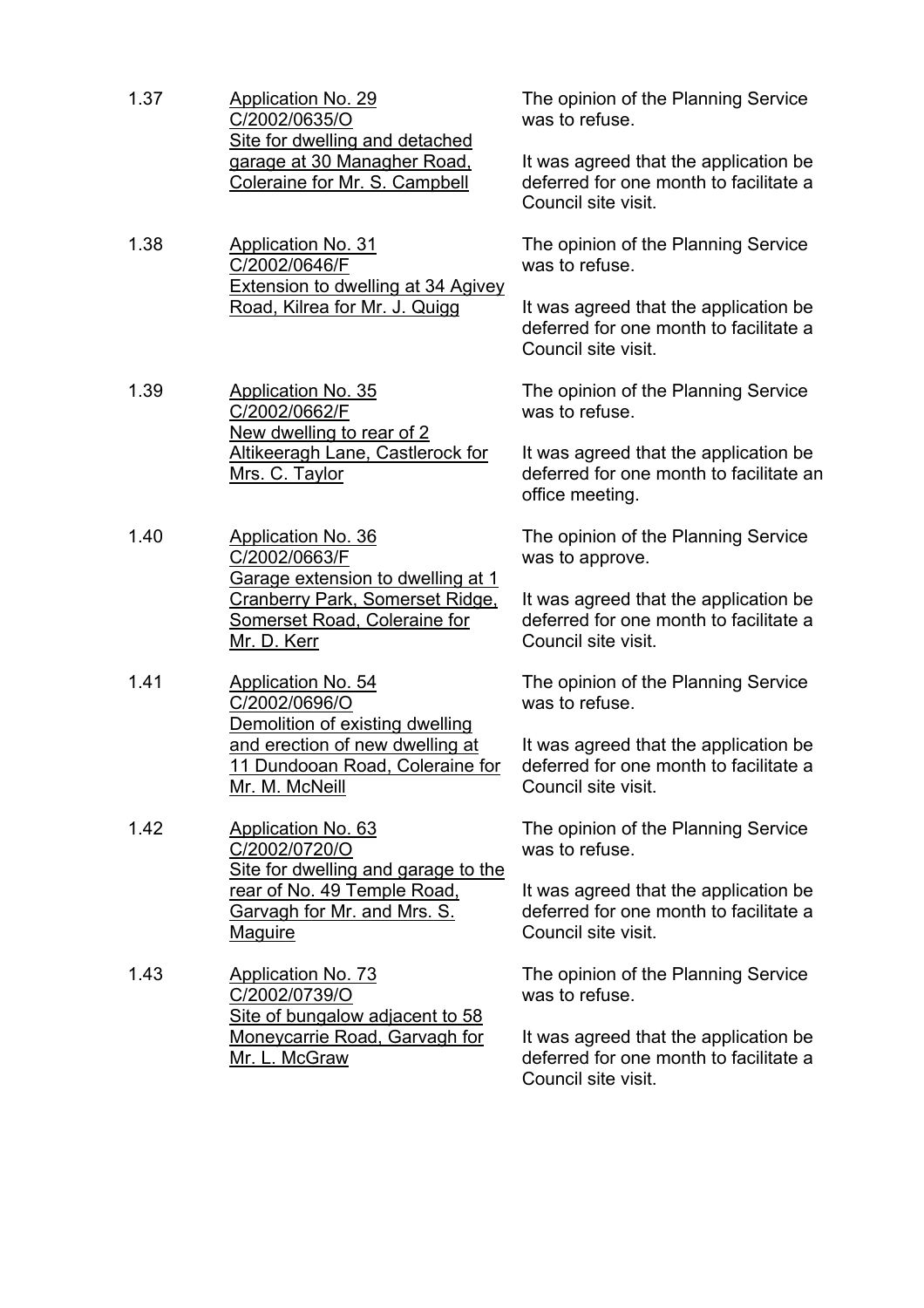- 1.44 General Matters (a) Time limits re issue of Planning Service documentation;
	- (b) Policy in relation to dwellings in green belts and Countryside Policy Areas - Notes circulated to each member;
	- (c) Written decisions of appeals;
	- (d) Free advice Applicants.

#### **2.0 THE PLANNING SERVICE - CHARTER STANDARDS STATEMENT**

Tabled:

The Planning Service - Charter Standards Statement.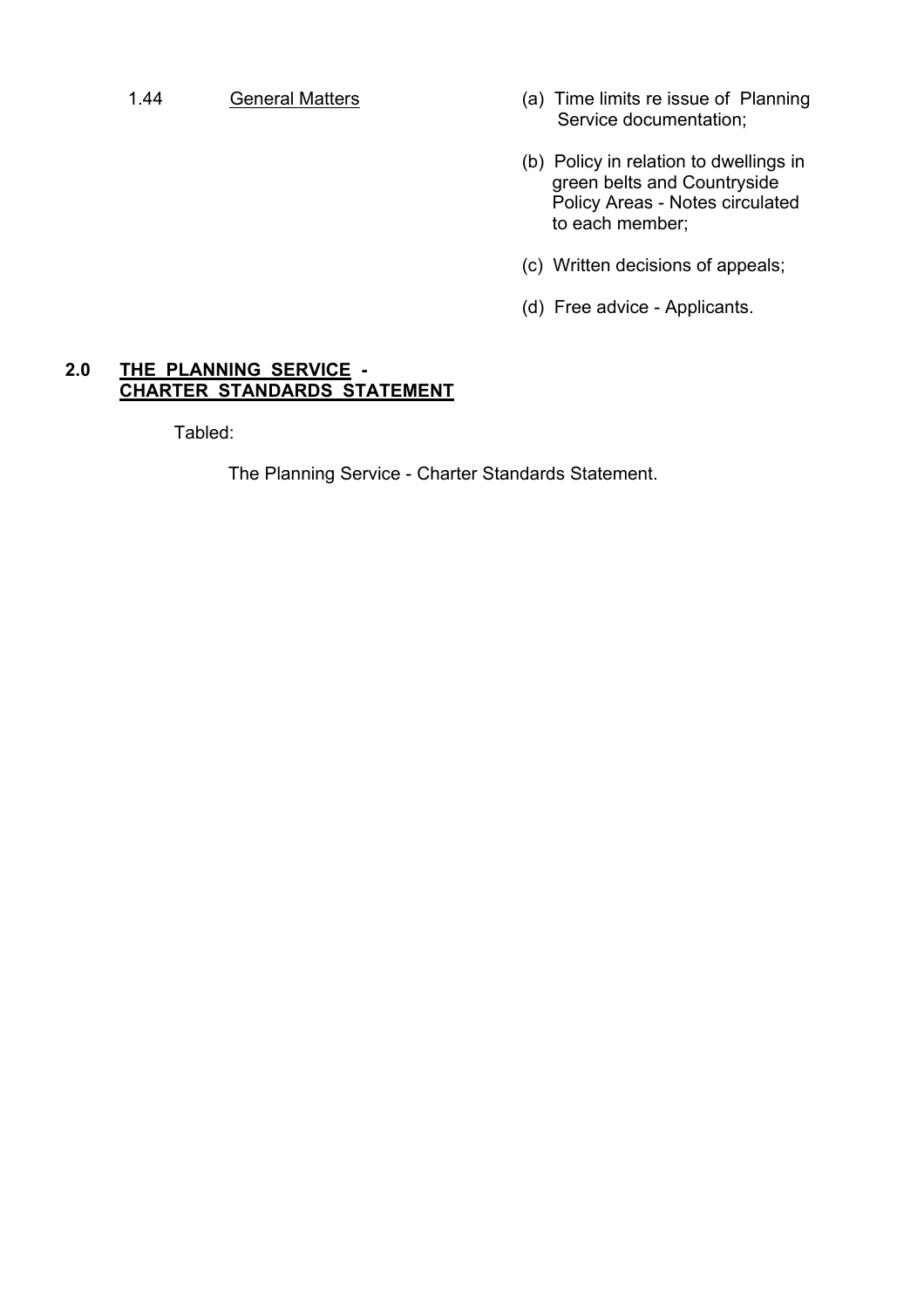# **POLICY AND DEVELOPMENT COMMITTEE**

#### **17th September, 2002.**

**Present:** Councillor N. F. Hillis, in the Chair

The Mayor, Councillor O. M. Church (Mrs.)

The Deputy Mayor, Councillor G. L. McLaughlin

#### Aldermen

P. E. A. Armitage (Mrs.) W. T. Creelman  $($  Items  $1.0 - 6.0$  B. Leonard E. T. Black (Mrs.) W. J. McClure (Items 1.0 - 7.0)

## **Councillors**

C. S. Alexander (Ms.) W. A. King  $($ ltems  $1.0 - 7.0$ ) R. A. McPherson D. D. Barbour A. McQuillan (Items 1.0 - 8.0) E. M. Mullan T. J. Deans R. D. Stewart E. P. Fielding (Mrs.) W. J. Watt E. A. Johnston (Mrs.)

# **Officers in**

Attendance: Town Clerk and Chief Executive, Director of Corporate Services, Director of Technical Services, Head of Development Services, Economic Development Manager (Items 1.0 - 4.0), Policy Development Officer, Finance Officer (Items 1.0 - 5.0), Administrative Officer and Administrative Assistant

**Apologies:** Councillors Dallat and McClarty

# **1.0 FORMER COUNCILLOR - GEORGE McILRATH**

Members expressed their best wishes for a speedy recovery to former Councillor, George McIlrath, who is currently in hospital.

# **2.0 SYMPATHY**

Members extended sympathy to the family of former Councillor, Matt Kane, who had recently passed away.

# **3.0 COLERAINE TOWN PARTNERSHIP LTD.**

The Chairman welcomed Mr. I. Donaghy, Ms. S. Scott and Ms. A. Lynch, who were present to seek funding for a three year programme of work by the Partnership. The Reports "Why we Need Partnership" and "Integrated Marketing Strategy and Action Plan for Coleraine Town Centre - October 2002 - October 2003 - Executive Summaryî had been previously supplied.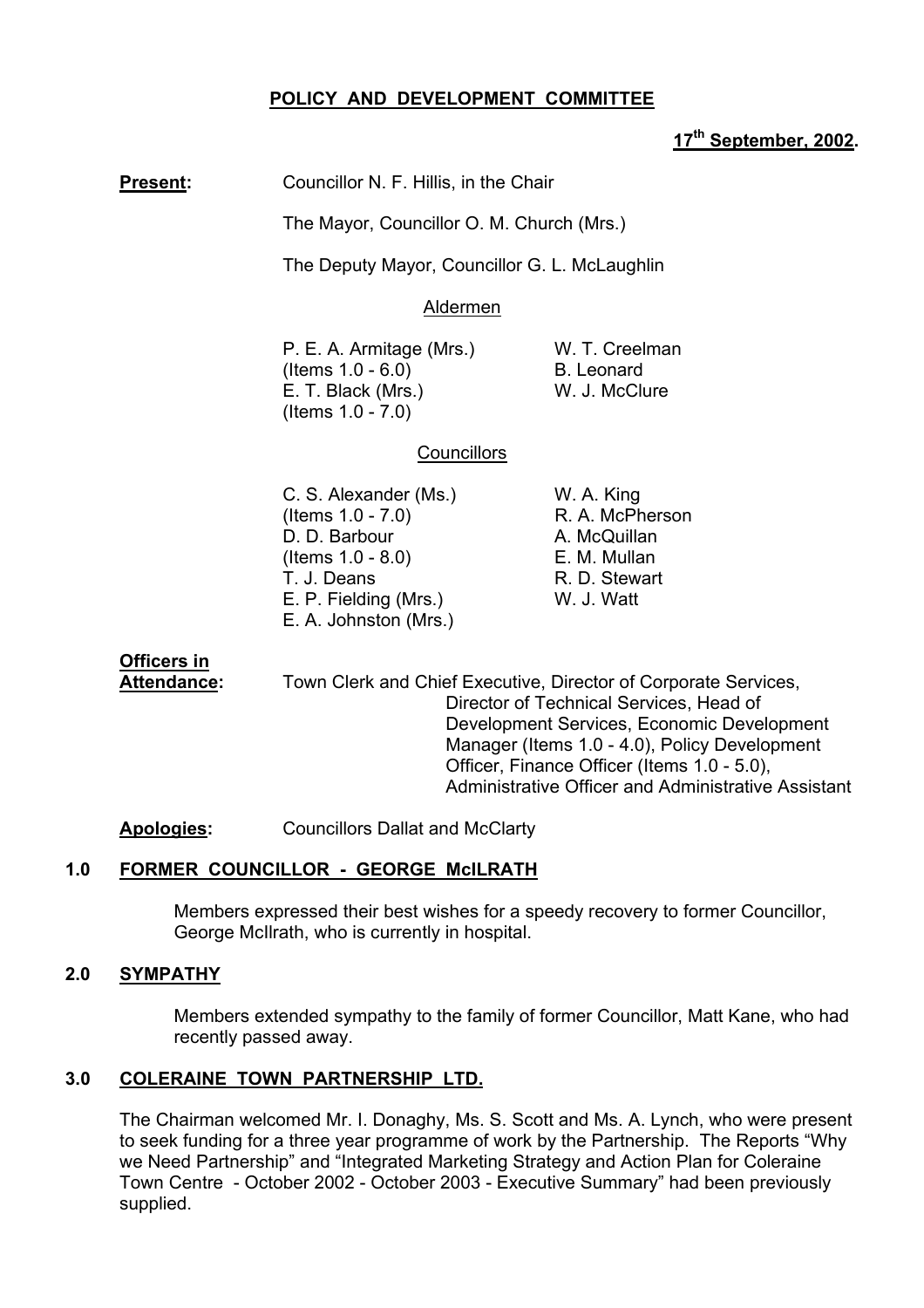The representatives answered many various questions and, following discussion, it was proposed by Alderman McClure and seconded by the Deputy Mayor:

That Council approve a three year funding package viz:

| first year    | $\overline{\phantom{0}}$ | £50,000 |
|---------------|--------------------------|---------|
| second year - |                          | £55,000 |
| third year    | $\overline{\phantom{a}}$ | £60,000 |

The Head of Development Services endorsed both the work of the Partnership and support at this level.

It was then proposed as an amendment by Councillor Watt and seconded by Councillor McPherson:

That Council should contribute:

| first year    | $\overline{\phantom{0}}$ | £45,000 |
|---------------|--------------------------|---------|
| second year - |                          | £50,000 |
| third year    |                          | £55,000 |

On being put to the vote the amendment was lost by eleven votes to six and the original proposal was carried by twelve votes to nil. It was, therefore, recommended:

 That Council approve a three year funding package to Coleraine Town Partnership Ltd., viz:

| first year    | $\overline{\phantom{0}}$ | £50,000 |
|---------------|--------------------------|---------|
| second year - |                          | £55,000 |
| third year    | $\overline{\phantom{a}}$ | £60,000 |

The representatives thanked members for their support and withdrew from the meeting.

#### **4.0 DEVELOPMENT SERVICES REPORT**

The Report of the Head of Development Services was considered (previously supplied).

Matters arising:

|     | 4.1 University of Ulster -<br><b>Strategic Alliance</b>                         | Council is recommended to approve the drawing<br>up of a 'Memorandum of Understanding' with<br>the University of Ulster and to invite the Vice<br>Chancellor, Professor G. McKenna to meet Council<br>to formalise the agreement. |
|-----|---------------------------------------------------------------------------------|-----------------------------------------------------------------------------------------------------------------------------------------------------------------------------------------------------------------------------------|
|     | 4.2 Economic Development -<br>Inward Investment<br><b>Promotional Materials</b> | The Economic Development Manager presented<br>the newly produced brochure, Science Park<br>newsletter and CD ROM, which was viewed at the<br>meeting, and noted members' comments on the<br>promotional materials.                |
| 4.3 | Tourism Task Force -<br>Leading Tourism North                                   | Members noted information, as detailed in the<br>report, that the Task Force had taken the title<br>"Leading Tourism North".                                                                                                      |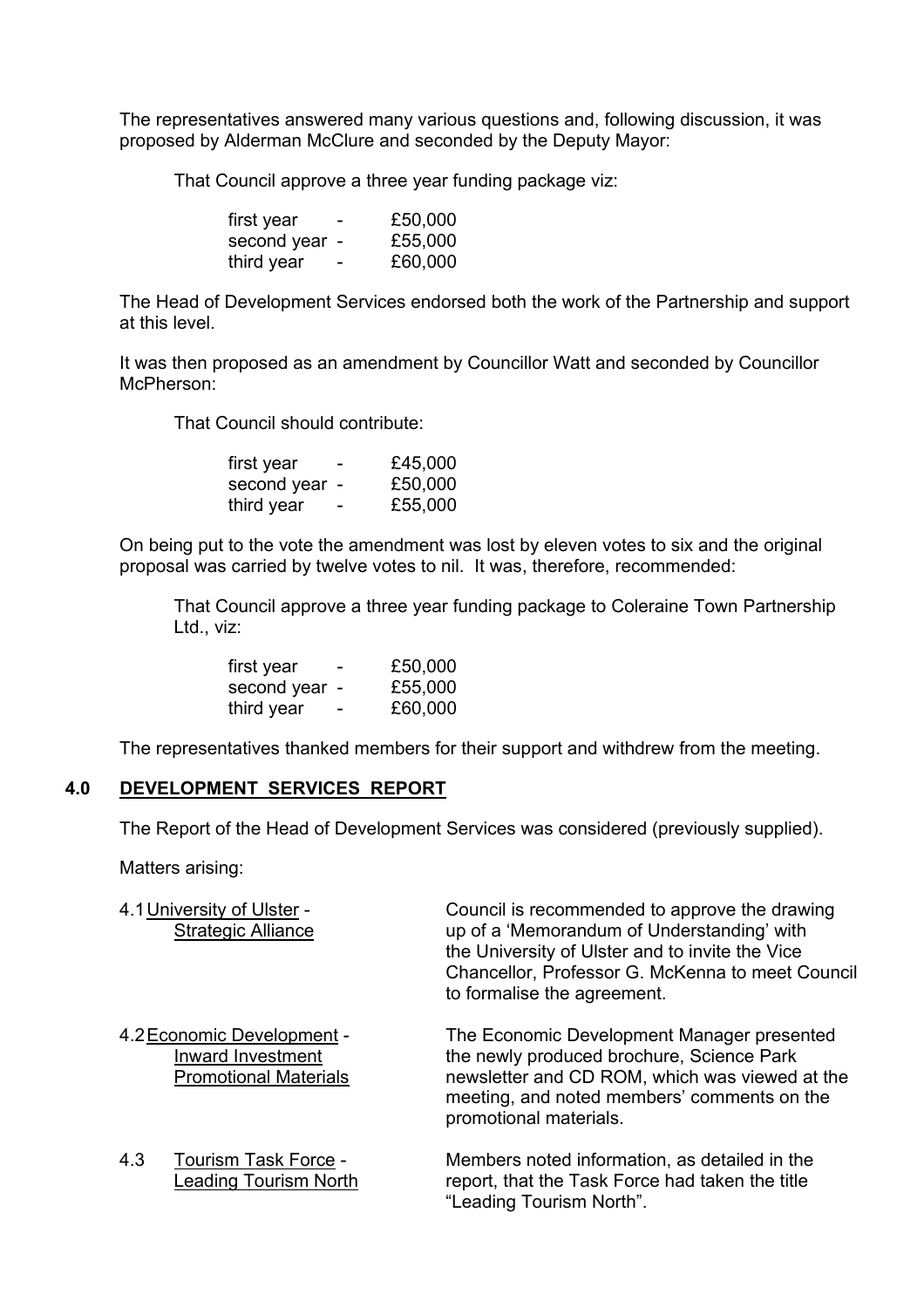4.4 One Day Tourism Members noted that the Erne Enterprise Conference Development Company Conference - "Ireland's Image as a Tourist Destination" would be held in Bundoran, Co. Donegal on 18<sup>th</sup> October, 2002.

> Details were available from the Head of Development Services.

# **5.0 CORPORATE SERVICES REPORT**

The Report of the Director of Corporate Services was considered (previously supplied).

Matters arising:

5.1 Checking of Accounts Recommended:

 That the following Councillors be nominated to examine creditors' payment vouchers for the next three months:

 Alderman Mrs. Black and Councillor Mrs. Fielding.

5.2 For Information

 5.2.1 Accounts Committee noted that creditorsí payments for August, as per lists circulated, had been issued as follows:

| Revenue A/C    | £358,031.96 |
|----------------|-------------|
| Capital A/C    | £100,201.30 |
| Petty Cash A/C | £ 37,152.26 |

5.2.2 Financial Statement - The Director of Corporate Services outlined the 4 months ended influences which would be likely to impact  $31<sup>st</sup>$  July, 2002 significantly on the rate for the coming year, as detailed in the report, and confirmed that further information would be provided as early as possible.

> The capital expenditure scheme would be discussed in November.

5.2.3 Freedom of Members noted information, as contained in the Information Act 2000 report, on the Freedom of Information Act 2000, part of which would come into force in February 2003.

## **6.0 ARCADIA, PORTRUSH - PHASE 2**

 Consideration was given to the report and analysis of the tenders for the Arcadia, Portrush provided by Ferguson McIlveen (previously supplied).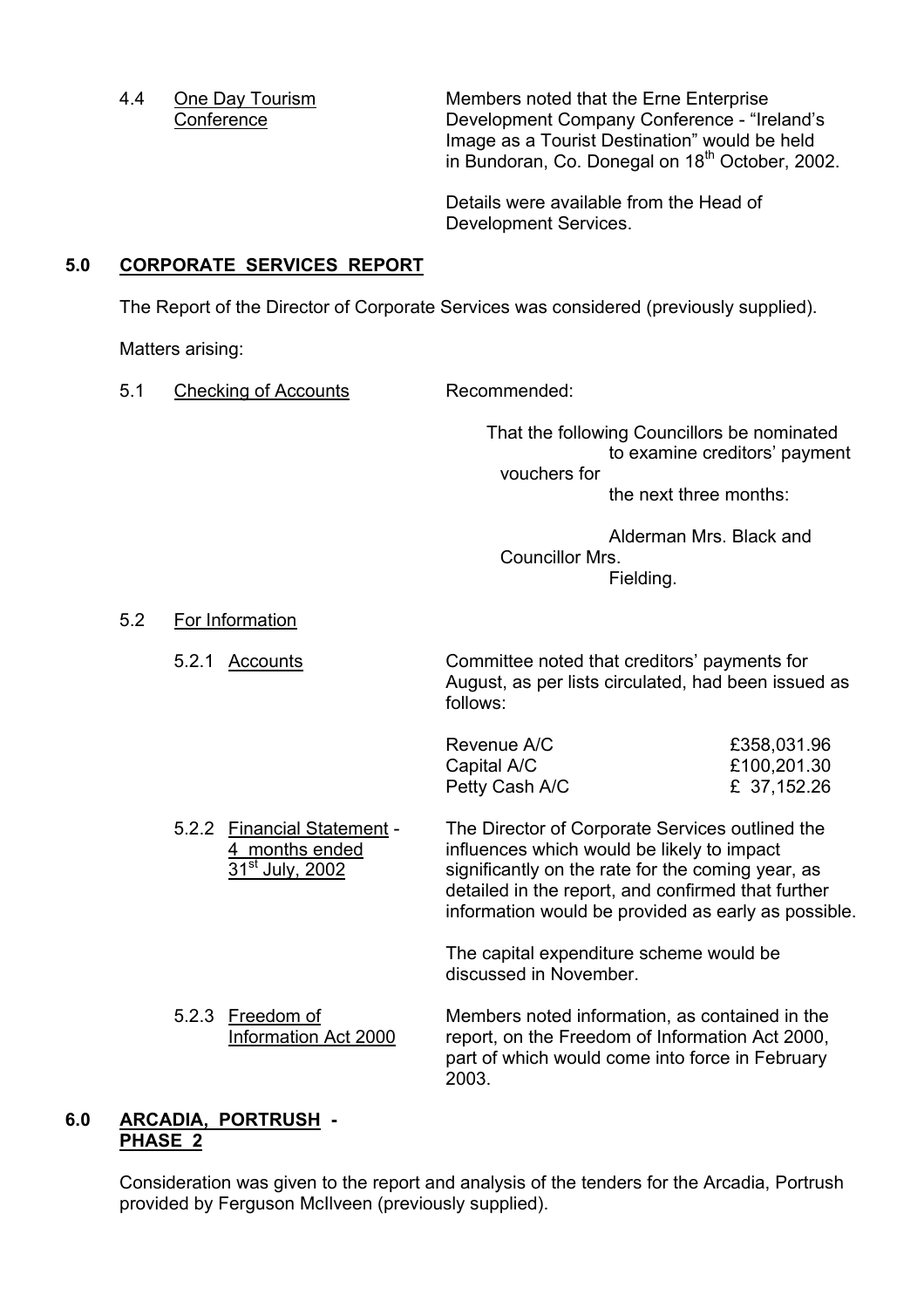Six contractors had been invited to tender for this work, five of which had submitted bona fide tenders, viz:

| (1)   | JPM Contracts Ltd.                          | £487,000.00 |
|-------|---------------------------------------------|-------------|
| (ii)  | William & Henry Alexander (Civil Eng.) Ltd. | £518,235.80 |
| (iii) | Earney Contracts Ltd.                       | £539,768.92 |
| (iv)  | T. O'Connell & Sons                         | £569,119.01 |
| (v)   | John Graham (Dromore) Ltd.                  | £588,006.00 |

 An arithmetical check on the priced Bills of Quantities of JPM Contracts Ltd. revealed errors amounting to £9.00 too little. On adjustment, the corrected tender totalled £487,009.00.

It was proposed by Councillor Watt, seconded by Councillor Stewart and recommended:

 That Council accept the lowest tender from JPM Contracts Ltd. in the sum of £487,009.00.

## **6.0 PROPOSED NORTH COAST WIND FARM**

It was agreed that a special meeting be arranged by the Town Clerk and Chief Executive inviting groups which had expressed an interest in the proposed Wind Farm to address Council. Efforts would be made to obtain realistic visual simulations.

# **7.0 REVIEW OF RATING POLICY**

Consideration was given to the report of the Director of Corporate Services on the Consultation Paper, "Review of Rating Policy".

Council is recommended to endorse the NILGA response, as outlined in the report.

## **8.0 DEPARTMENT FOR REGIONAL DEVELOPMENT**

 The Department for Regional Development was now inviting nominations for appointment to the Northern Ireland Water Council for a period of three years from 1<sup>st</sup> November, 2002.

 Interested members were requested to contact the Town Clerk and Chief Executive to obtain application forms.

## **9.0 THE ELECTORAL OFFICE FOR NORTHERN IRELAND**

Read letter from The Electoral Office for Northern Ireland in response to Council's letter of  $30<sup>th</sup>$  August, 2002 concerning changes in connection with the Area Electoral Offices.

Noted.

# **10.0 IRISH BOWLING ASSOCIATION**

Read letter of thanks from the Irish Bowling Association for Council's generosity and assistance for the Irish National Bowling Championships at Coleraine Bowling Club on  $6<sup>th</sup>$  and  $7<sup>th</sup>$  September, 2002.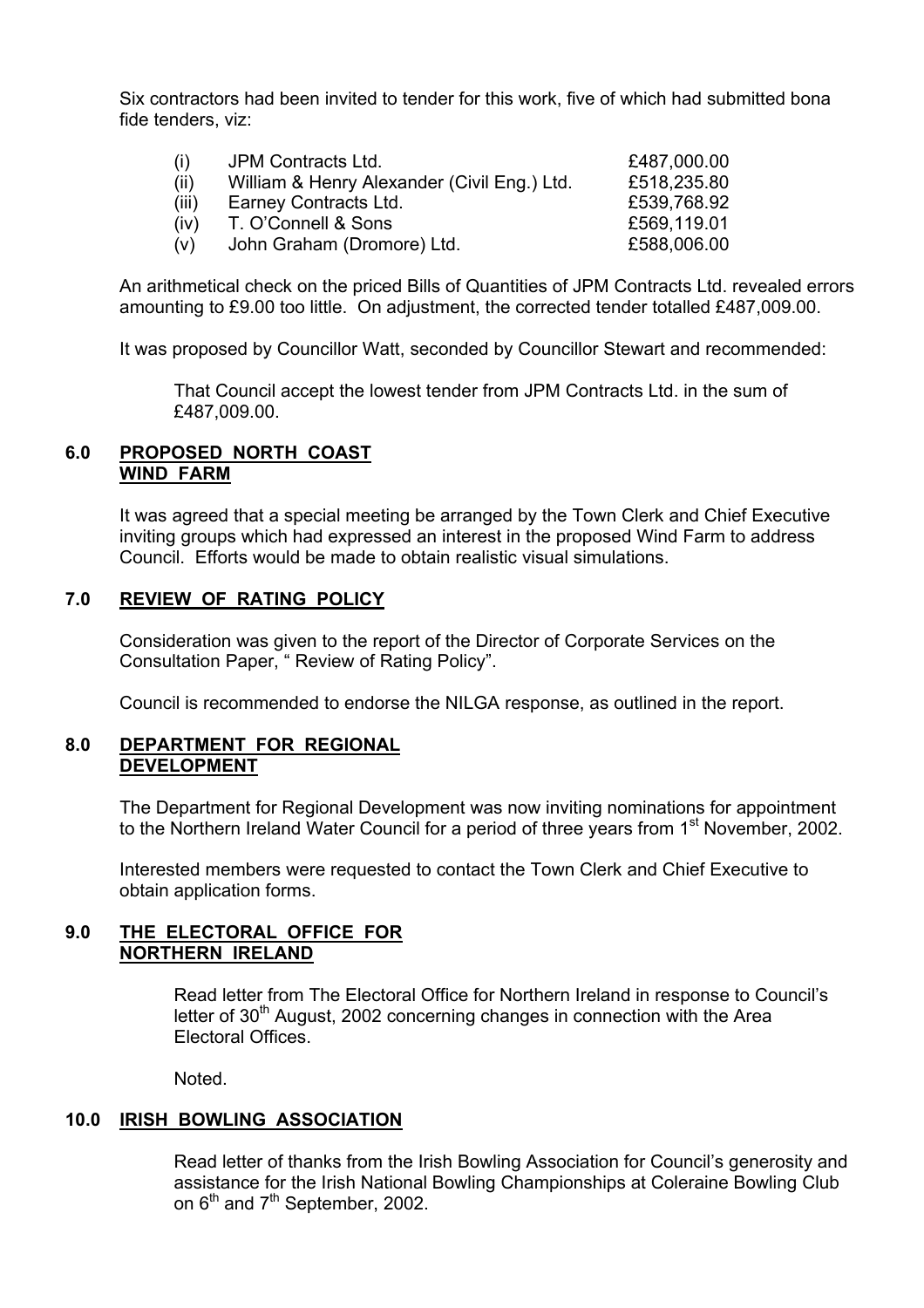Noted.

## **11.0 ENTERPRISE ULSTER**

Tabled:

Annual Report 2001/2002

# **12.0 VALUATION AND LANDS AGENCY**

Tabled:

Annual Report and Accounts 2001-2002

## **13.0 ENVIRONMENT AND HERITAGE SERVICE**

Tabled:

Corporate and Business Plan 2002/2005

# **14.0 CITIZENSí ADVICE BUREAU**

All Councillors were invited to attend the Annual General Meeting of Coleraine and Districts Citizens' Advice Bureau on Monday 30<sup>th</sup> September, 2002 at 1.00 pm in Portstewart Town Hall.

#### **15.0 WATER SERVICE**

As requested at the Leisure and Environment Committee on 3<sup>rd</sup> September, 2002 a meeting had been arranged with Mr. W. A. Duddy, Divisional Manager, Water Service for Monday, 23<sup>rd</sup> September, 2002 at 11.00 am.

All members would be notified.

# **16.0 CONSULTATION PAPERS**

The Town Clerk and Chief Executive reported that the following consultation papers had been received and were available for members who wished to consider making a response:

- (I) Department of Health, Social Services and Public Safety "Developing Better" Services - Modernising Hospitals and Reforming Structures" Comments due by:  $30<sup>th</sup>$  September, 2002
- (II) Office of the First Minister and Deputy First Minister and the Department of Finance and Personnel - "Review of Opportunities for Public Private Partnerships in Northern Irelandî Comments due by: 20<sup>th</sup> September, 2002
- (III) Department of the Environment A Discussion Paper on Proposals for a Sustainable Development Strategy for Northern Ireland - "Promoting Sustainable Living"